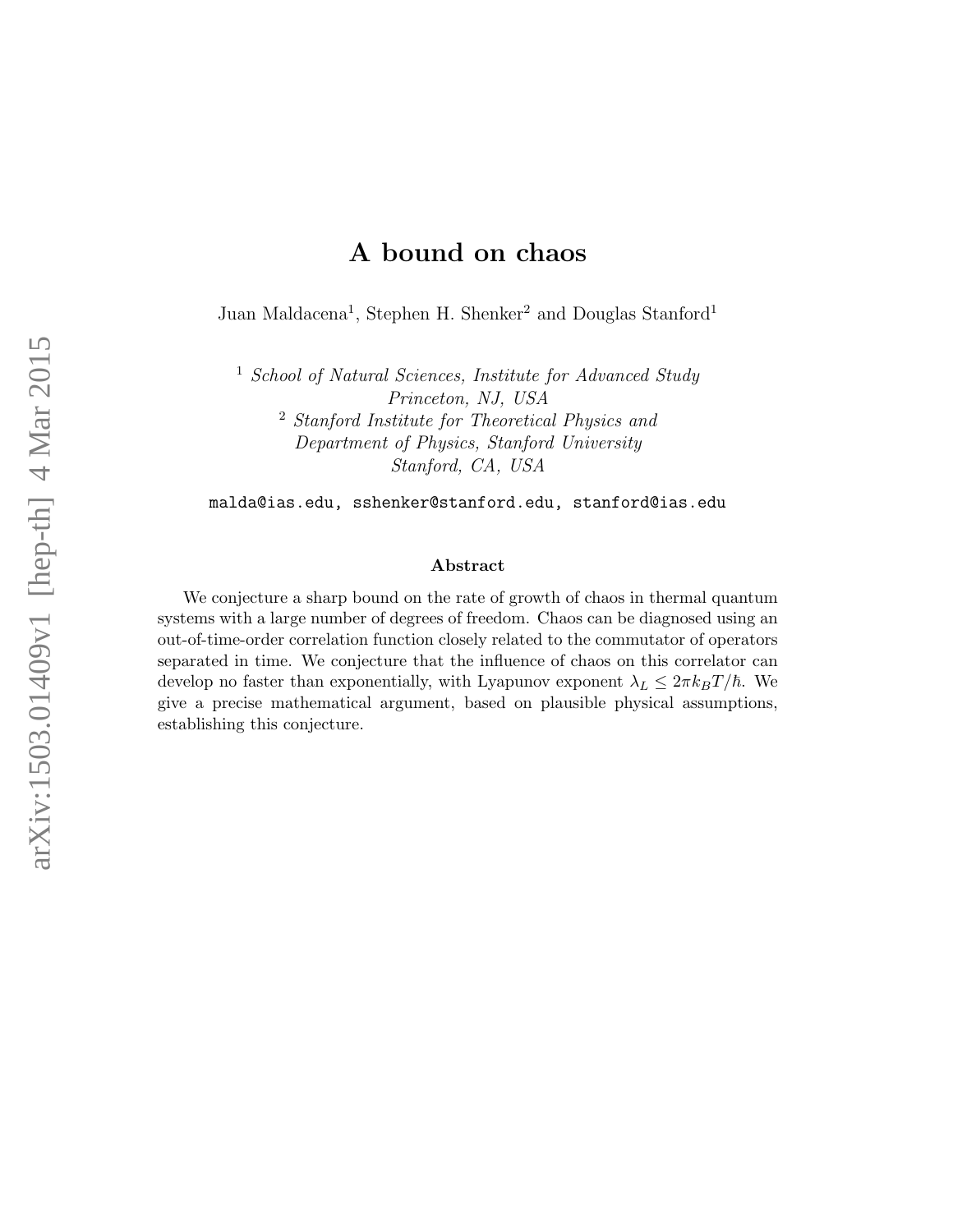# Contents

|                 | 1 Introduction                                                                                   | $\mathbf 1$    |
|-----------------|--------------------------------------------------------------------------------------------------|----------------|
|                 | 2 Conjecture                                                                                     | $\overline{5}$ |
| $3\phantom{.0}$ | Motivation for the conjecture                                                                    | 6              |
| 4               | Argument                                                                                         | 8              |
|                 | 4.1                                                                                              | 8              |
|                 | 4.2                                                                                              | 9              |
|                 | 4.3                                                                                              | 12             |
|                 | Large N systems $\ldots \ldots \ldots \ldots \ldots \ldots \ldots \ldots \ldots \ldots$<br>4.3.1 | 12             |
|                 | 4.3.2                                                                                            | 13             |
|                 | 4.3.3                                                                                            | 13             |
|                 | Rindler space and the scattering bound $\ldots \ldots \ldots \ldots \ldots$<br>4.3.4             | 14             |
|                 | Semiclassical billiards<br>4.3.5                                                                 | 14             |
| 5 <sup>5</sup>  | Concluding remarks                                                                               | 15             |
|                 | A Rindler space and the scattering bound                                                         | 15             |

# <span id="page-1-0"></span>1 Introduction

Strong chaos, the butterfly effect, is a ubiquitous phenomenon in physical systems, explaining thermal behavior, among other things. In quantum mechanics, this phenomenon can be characterized using the commutator  $[W(t), V(0)]$  between rather general Hermitian operators at time separation  $t$ . The commutator diagnoses the effect of perturbations by V on later measurements of W and vice versa. One indication of the strength of such effects is

$$
C(t) = -\langle [W(t), V(0)]^2 \rangle \tag{1}
$$

<span id="page-1-2"></span>where  $\langle \cdot \rangle = Z^{-1} \text{tr}[e^{-\beta H} \cdot]$  denotes the thermal expectation value at temperature  $T =$  $\beta^{-1}$ . A quantum definition of the butterfly effect is that  $C(t)$  should become of order  $2\langle VV\rangle\langle WW\rangle$  for large t, regardless of the specific choice of V, W [\[1\]](#page-18-0) within an appropriate class. In general, we assume  $V(0)$  and  $W(0)$  are simple Hermitian operators, describable as a sum of terms, each a product of only  $\mathcal{O}(1)$  $\mathcal{O}(1)$  $\mathcal{O}(1)$  degrees of freedom.<sup>1</sup> We further assume that  $V, W$  have zero thermal one point functions.

<span id="page-1-1"></span><sup>&</sup>lt;sup>1</sup>Traces of finite products of matrix fields are simple by this definition; time evolved operators  $e^{-iHt}Oe^{iHt}$  with t large are generally not.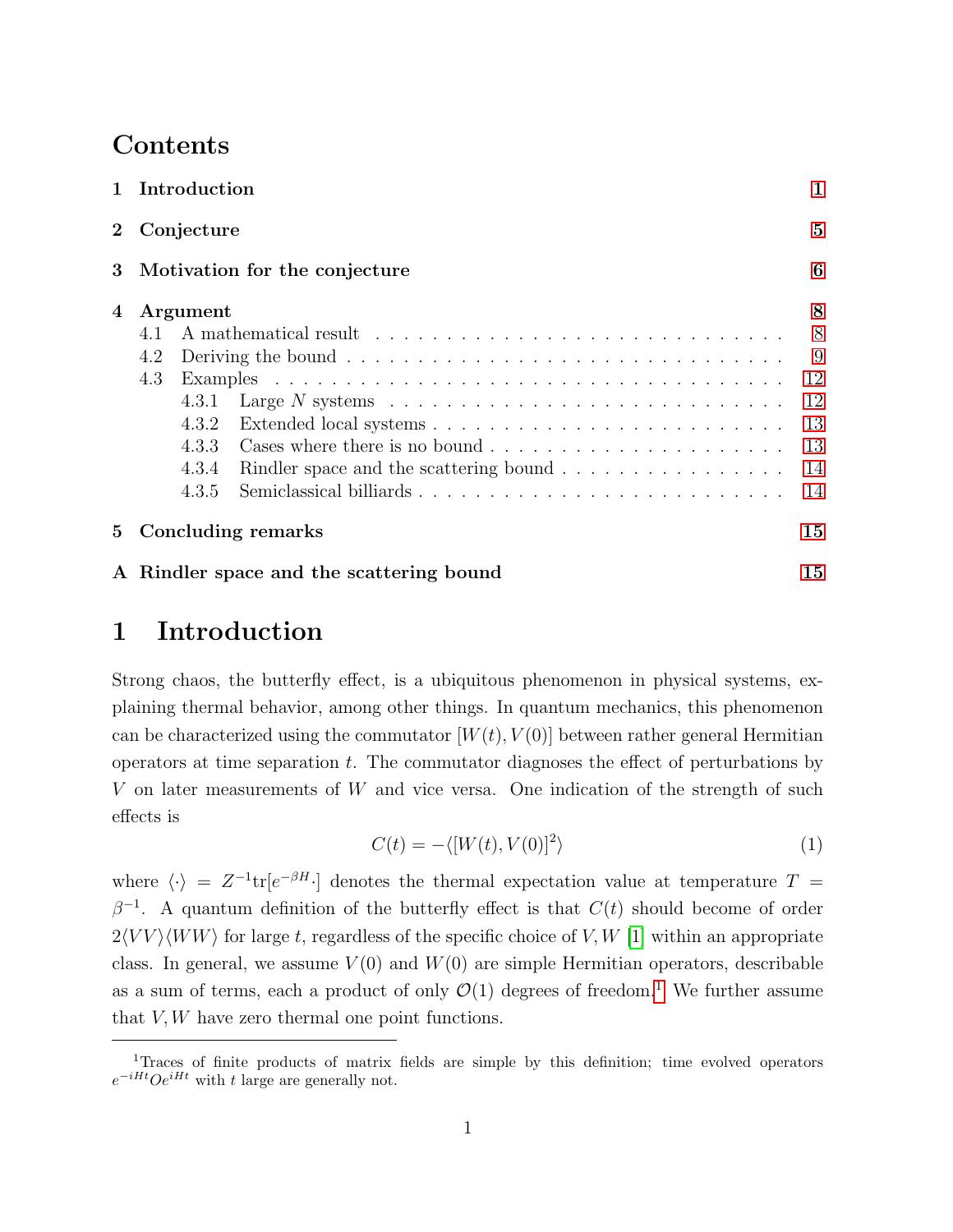We call the time scale where  $C(t)$  becomes significant the "scrambling time"  $t_*$  [\[2,](#page-18-1)3]. There is another shorter time scale relevant for chaos, the exponential decay time  $t_d$  for two point expectation values like  $\langle V(0)V(t)\rangle$ . We call this time scale the "dissipation" time," or, when a quasiparticle description applies, the "collision time." In the strongly coupled systems we will focus on, we expect  $t_d \sim \beta$ . We also expect general time ordered correlators to approach their long time limits after this time scale. For example  $\langle V(0)V(0)W(t)W(t)\rangle \sim \langle VV\rangle \langle WW\rangle + \mathcal{O}(e^{-t/t_d}).$ 

We can gain some intuition for the relation between  $C(t)$  and chaos by studying the semiclassical limit of a one particle quantum chaotic system, like semiclassical billiards, following the classic reference [\[4\]](#page-18-3). Schematically, in the semiclassical limit taking  $V = p$ and  $W(t) = q(t)$  the commutator  $[q(t), p]$  becomes the Poisson bracket  $i\hbar\{q(t), p\} = i\hbar\frac{\partial q(t)}{\partial q(0)}$ . This gives the dependence of the final position on small changes in the initial position, the classical diagnostic of the butterfly effect. Nearby trajectories in such systems diverge exponentially,  $\sim e^{\lambda_L t}$  where  $\lambda_L$  is a Lyapunov exponent. Here  $t_d \sim \frac{1}{\lambda_d}$  $\frac{1}{\lambda_L}$ . For early times, the correlator  $C(t) \sim \hbar^2 e^{2\lambda_L t}$  so  $t_* \sim \frac{1}{\lambda_t}$  $\frac{1}{\lambda_L} \log \frac{1}{\hbar}$ . In this context  $t_*$  is called the "Ehrenfest" time." There is a parametrically large hierarchy between scrambling and collision times determined, in this case, by the small parameter  $\epsilon = \hbar$ . Systems with such a large hierarchy will be the focus of this paper.

From a purely quantum mechanical point of view we can follow the analysis of [\[5\]](#page-18-4) and use  $C(t)$  as a measure of the growth of the operator  $W(t)$  expressed as a sum of products of simple basis operators. In qubit models these would just be Pauli matrices. A large commutator indicates a complicated operator  $W(t)$  that arises because chaos disrupts the cancellation between the initial and final factors in  $W(t) = e^{iHt}We^{-iHt}$ . If the number of qubits  $N_q$  is large it will in general take a long time for a large commutator to build up. If the interactions are local, the time is linear in the separation between  $W$  and  $V$  [\[6–](#page-18-5)[8\]](#page-19-0). Even if the interactions are nonlocal, but are formed from products of just a few qubits, it will take a time  $t_* \sim \log N_q$  for  $C(t)$  to become large.<sup>[2](#page-2-0)</sup> The analog of  $t_d$  here is roughly the time for  $W(t)$  to add a few Pauli matrices, so large  $N_q$  qubit systems provide another example of a large hierarchy between  $t_*$  and  $t_d$ . Clearly these ideas generalize to a wide variety of lattice quantum systems. Here  $1/\epsilon$  would be the size of the system (in the nonlocal case), or an exponential of the distance between the  $V(0)$  and  $W(0)$  operators (in the local case).

<span id="page-2-0"></span><sup>2</sup>Scrambling in nonlocal quantum circuits was studied in [\[9–](#page-19-1)[14\]](#page-19-2). A logarithmic scrambling time was conjectured for nonlocal Hamiltonian systems in [\[2,](#page-18-1) [3\]](#page-18-2), and supported by a Lieb-Robinson bound in [\[15\]](#page-19-3).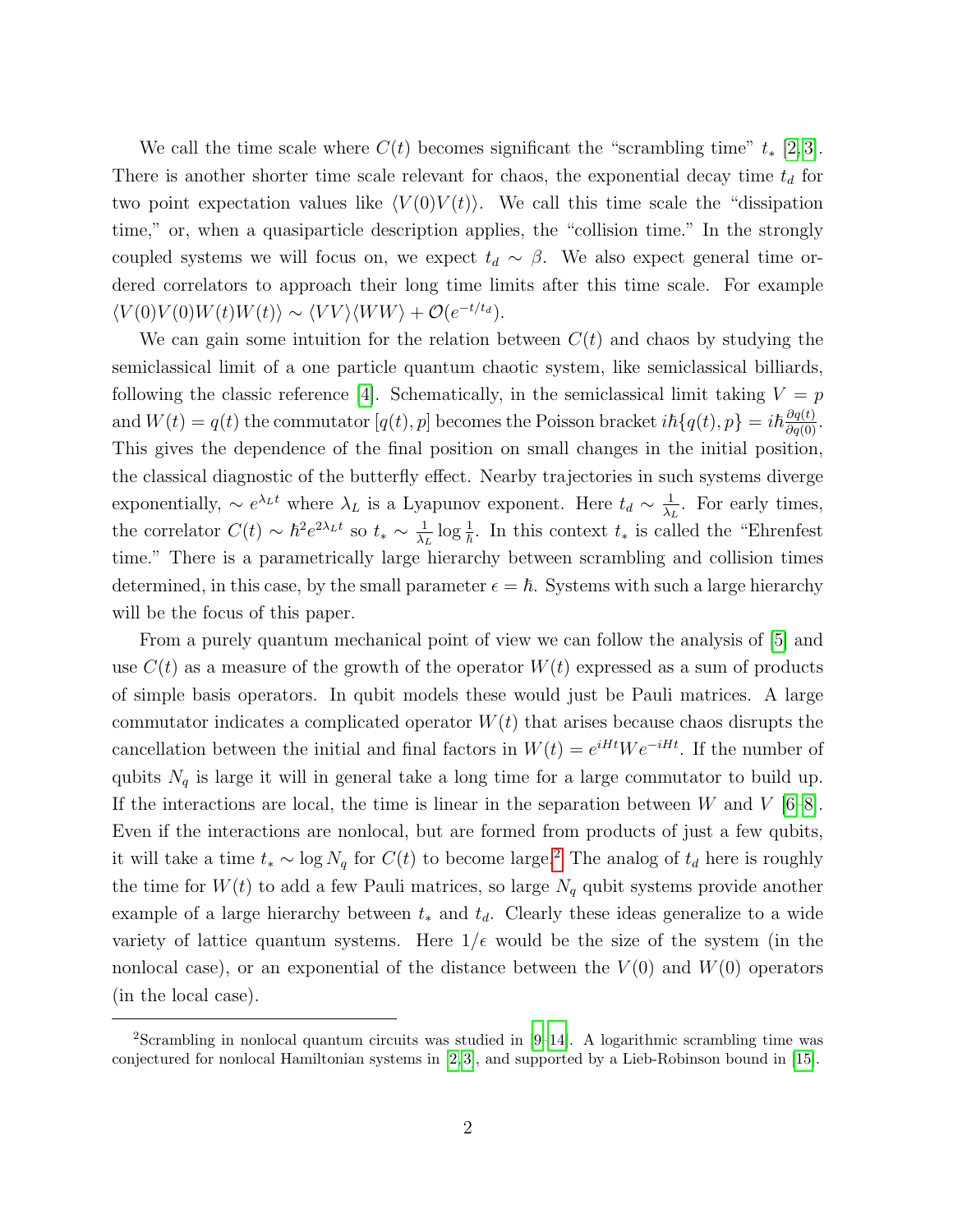In a lattice system, the square of the commutator in  $C(t)$  is a reasonable operator, but in a quantum field theory it generally requires regularization. A convenient prescription is to move one of the commutators halfway around the thermal circle, so that we consider

$$
-\mathrm{tr}\left[y^2[W(t),V]y^2[W(t),V]\right]
$$
\n<sup>(2)</sup>

where  $y$  is defined by

$$
y^4 = \frac{1}{Z}e^{-\beta H},\tag{3}
$$

and V is always  $V(0)$ . A closely related function, and the one that we will work with directly in this paper, is

<span id="page-3-0"></span>
$$
F(t) = \text{tr}[yVyW(t)yWyW(t)],\tag{4}
$$

corresponding to insertion of the  $V$  and  $W$  operators at equal spacing around the thermal circle. As explained in Fig. [1,](#page-4-0) F is analytic in a strip of width  $\beta/2$  in the complex time plane, and at the edges of this strip we can relate  $F$  to the regularized commutator discussed above. To see this, notice that  $F(t - i\beta/4) = \text{tr}[y^2 V W(t)y^2 V W(t)]$ , so

$$
- \operatorname{tr} [y^2[W(t), V]y^2[W(t), V]] = \operatorname{tr} [y^2W(t)Vy^2VW(t)] + \operatorname{tr} [y^2VW(t)y^2W(t)V] - F(t + i\frac{\beta}{4}) - F(t - i\frac{\beta}{4}).
$$
 (5)

We can use this equation to develop some intuition for the time dependence of  $F(t)$ . First, for small  $t$ , all terms on the RHS are positive and roughly equal. The commutator is small because of a cancellation between the first and second lines. The terms on the first line can be be written as norms of states, e.g.  $yW(t)Vy^{-1}|TFD\rangle$  (the state  $|TFD\rangle$ ) is defined below), so they remain of order one at large  $t$ . The growth of the commutator is therefore due to a decrease in  $F(t \pm i\beta/4)$ . This gives us a second quantum definition of the butterfly effect: at large  $t$ , F should become small, regardless of  $V, W$ .

We will give two additional pieces of intuition for the late-time decrease of  $F$ . The first is based on the observation that, as t becomes large, all pairs of operators are separated by large intervals along the contours in Fig. [1.](#page-4-0) This is true independently of  $\tau$ . Notice the contrast here between correlation functions with the contour ordering  $V W(t) V W(t)$ (which decay at large t) and correlation functions with the ordering  $VVW(t)W(t)$  (which do not).

The second piece of intuition requires us to introduce the thermofield double state in the Hilbert space of two copies of the quantum system,  $|TFD\rangle = Z^{-1/2} \sum_n e^{-\beta E_n/2} |\bar{n}\rangle_L |n\rangle_R$ . For any operator O, we define  $O<sub>L</sub> = O<sup>T</sup> \otimes 1$ , acting only on the L Hilbert space, and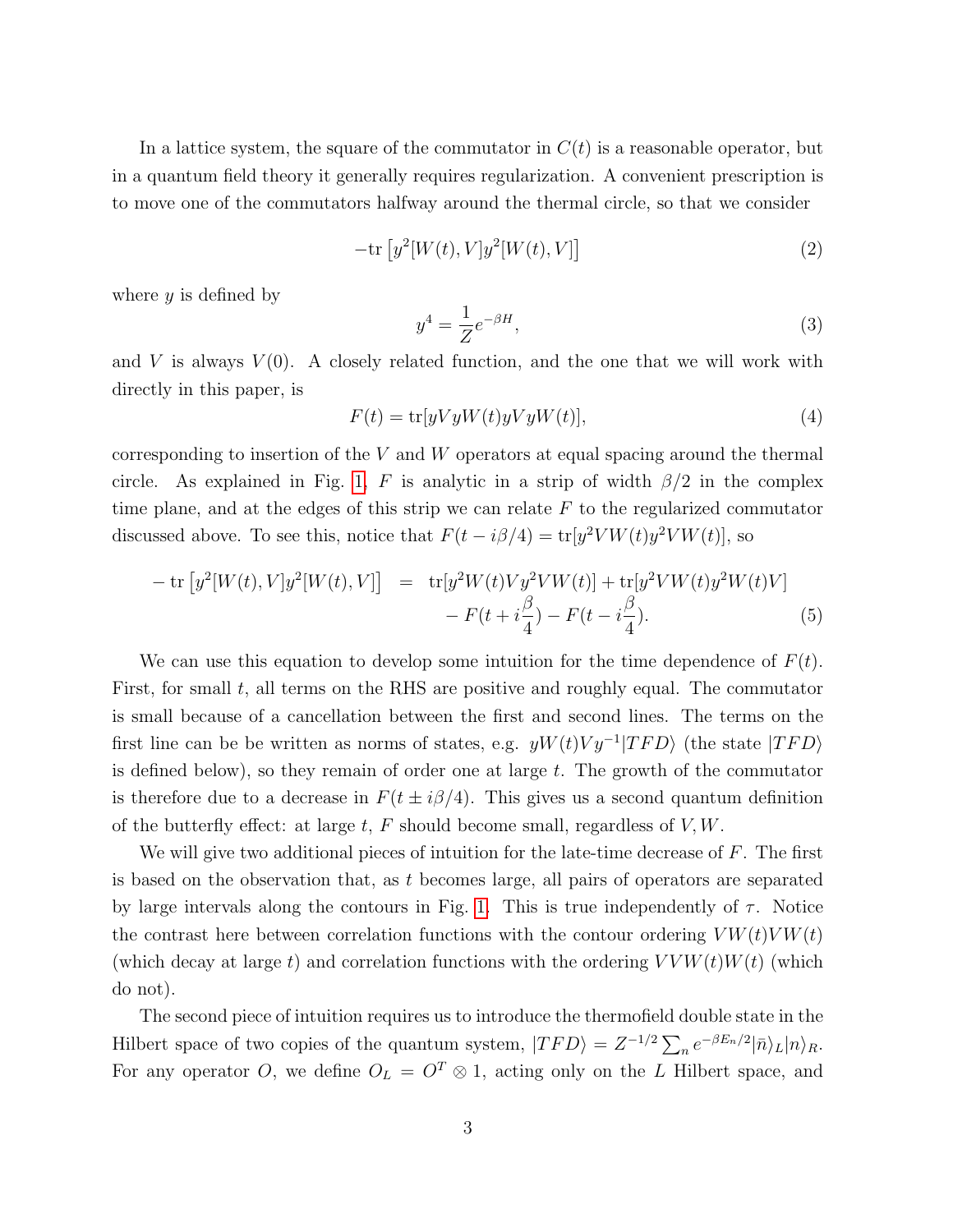

<span id="page-4-0"></span>Figure 1:  $F(t)$  is the correlation function of operators arranged on the thermal circle as shown at left. The folds indicate the Lorentzian time evolution to produce  $W(t)$ . At complex time,  $F(t + i\tau)$  is given by rotating one of the pairs of operators by angle  $2\pi\tau/\beta$ . The center panel corresponds to  $|\tau| < \beta/4$  and the right panel corresponds to  $\tau = \beta/4$ .

 $O_R = 1 \otimes O$  acting only on R. As an entangled state,  $|TFD\rangle$  has a very nongeneric pattern of correlation between  $L$  and  $R$ . In particular, simple operators are highly correlated, so that e.g.  $\langle T F D | V_L V_R | T F D \rangle$  is large.

The point of this preparation is that we can understand  $F(t)$  as a similar two-sided correlation function in a perturbed version of  $|TFD\rangle$ . Specifically,  $F(t) = \langle \Psi | V_L V_R | \Psi \rangle$ where

$$
|\Psi\rangle = Z^{-1/2} \sum_{mn} e^{-\beta (E_m + E_n)/4} W(t)_{n\bar{m}} |\bar{m}\rangle_L |n\rangle_R.
$$
 (6)

For small  $t$ , the simple  $W$  operator will not significantly change the global pattern of correlation in the state, so F remains large. However, as t increases, the  $W(t)$  perturbation becomes more and more complicated, and the delicate local correlations present in the thermofield double state will be destroyed  $[16]$ , causing F to become small. This perspective makes the connection to the classical butterfly effect particularly clear.

Note that from the two-sided perspective, the ordering of operators in  $F$  is quite natural.  $F(t \pm i\beta/4)$  has a simple interpretation as a correlator in the thermofield double state, with two operators acting on one side and two operators acting on the other. This correlation function is actually time ordered with respect to a two-sided time that increases forwards on both sides. However, in the rest of the paper we will reserve the term "time ordered" for configurations where the order of the operators in the trace coincides with the order expected when we view t as a time variable. The distinction is important because  $t$ runs forwards on the R system and backwards on L.

Another important class of examples with a large hierarchy between scrambling and dissipation scales are the large  $N$  gauge theories and related systems that can be studied using gauge/gravity duality. Here the number of degrees of freedom is  $N^2 = 1/\epsilon$ . For such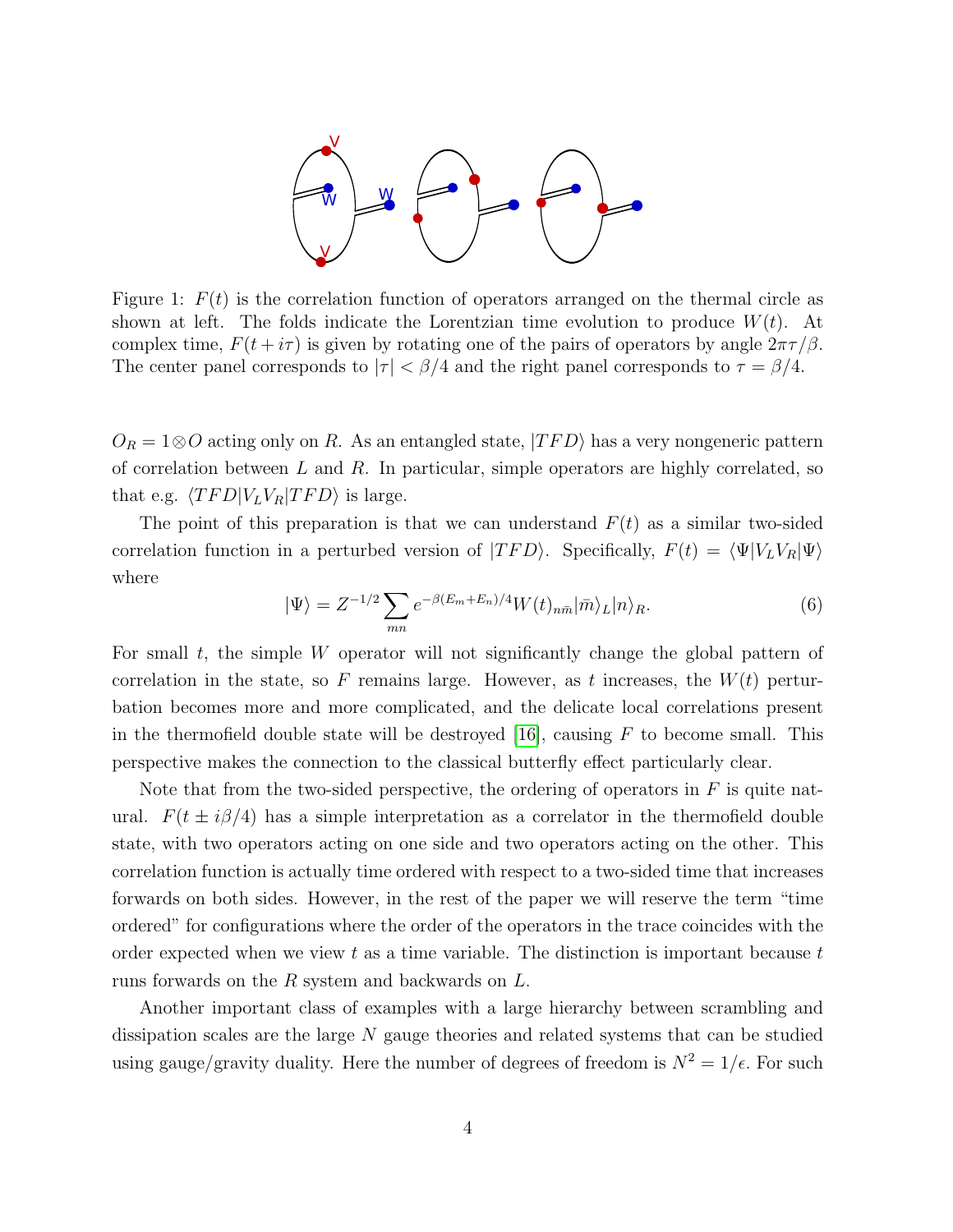systems, there has been recent progress in computing correlators such as  $C(t)$  and  $F(t)$ using holographic techniques in black hole backgrounds  $[16, 17, 5, 18, 19]$  $[16, 17, 5, 18, 19]$  $[16, 17, 5, 18, 19]$  $[16, 17, 5, 18, 19]$  $[16, 17, 5, 18, 19]$  $[16, 17, 5, 18, 19]$  $[16, 17, 5, 18, 19]$  $[16, 17, 5, 18, 19]$  $[16, 17, 5, 18, 19]$ .<sup>[3](#page-5-1)</sup> The key element of these calculations is the connection of the long time behavior of  $(1)$  and  $(4)$  to a high energy scattering process near the bulk black hole horizon. The center of mass energy squared  $s \sim \frac{1}{\beta^2} \exp \frac{2\pi}{\beta} t$  grows exponentially with time, as dictated by the local Rindler structure of the horizon [\[22,](#page-20-1) [23\]](#page-20-2). The strength of this scattering becomes of order one when  $G_N s \sim 1$  in AdS units.

For a large N CFT holographically described by Einstein gravity, the methods of [\[16,](#page-19-4) [17,](#page-19-5) [5,](#page-18-4) [18,](#page-19-6) [19\]](#page-20-0) give (for  $t \gg \beta$ )

<span id="page-5-2"></span>
$$
F(t) = f_0 - \frac{f_1}{N^2} \exp \frac{2\pi}{\beta} t + \mathcal{O}(N^{-4})
$$
 (7)

where  $f_0, f_1$  are positive order one constants that depend on the specific operators  $V, W$ . The growing  $N^{-2}$  term gives the first indication of the butterfly effect, that is, the beginning of a rapid decrease of  $F(t)$  that takes place near the scrambling time  $t_* = \frac{\beta}{2i}$  $\frac{\beta}{2\pi} \log N^2$ . The dissipation time in such systems is determined by black hole quasinormal modes which give  $t_d \sim \beta$  for low dimension operators. So again there is a large hierarchy between scrambling and dissipation.

This result provides the reference point for the following conjecture.

## <span id="page-5-0"></span>2 Conjecture

We conjecture that chaos can develop no faster than the Einstein gravity result [\(7\)](#page-5-2) in thermal quantum systems with many degrees of freedom<sup>[4](#page-5-3)</sup> and a large hierarchy between scrambling and dissipation. This conjecture is similar in spirit to the  $\eta/S$  result of KSS [\[24\]](#page-20-3) that points to black holes in Einstein gravity as systems with very strong scattering. It is a refinement of the fast scrambling conjecture of [\[3\]](#page-18-2) which again singles out black holes.

In such systems, out of time order correlators such as  $F$  in [\(4\)](#page-3-0) should display the following behavior. Well after the dissipation time  $t_d$ , but well before the scrambling time  $t_*$  they take an approximately constant factorized value  $F(t) \approx F_d$ , where

$$
F_d \equiv \text{tr}[y^2 V y^2 V] \text{tr}[y^2 W(t) y^2 W(t)] \tag{8}
$$

<span id="page-5-1"></span><sup>&</sup>lt;sup>3</sup>See also [\[20,](#page-20-4) [21\]](#page-20-5) for computations using related large c sparse spectrum techniques in  $d = 2$  CFTs.

<span id="page-5-3"></span><sup>&</sup>lt;sup>4</sup>In semiclassical billiards this would be the number of cells in phase space.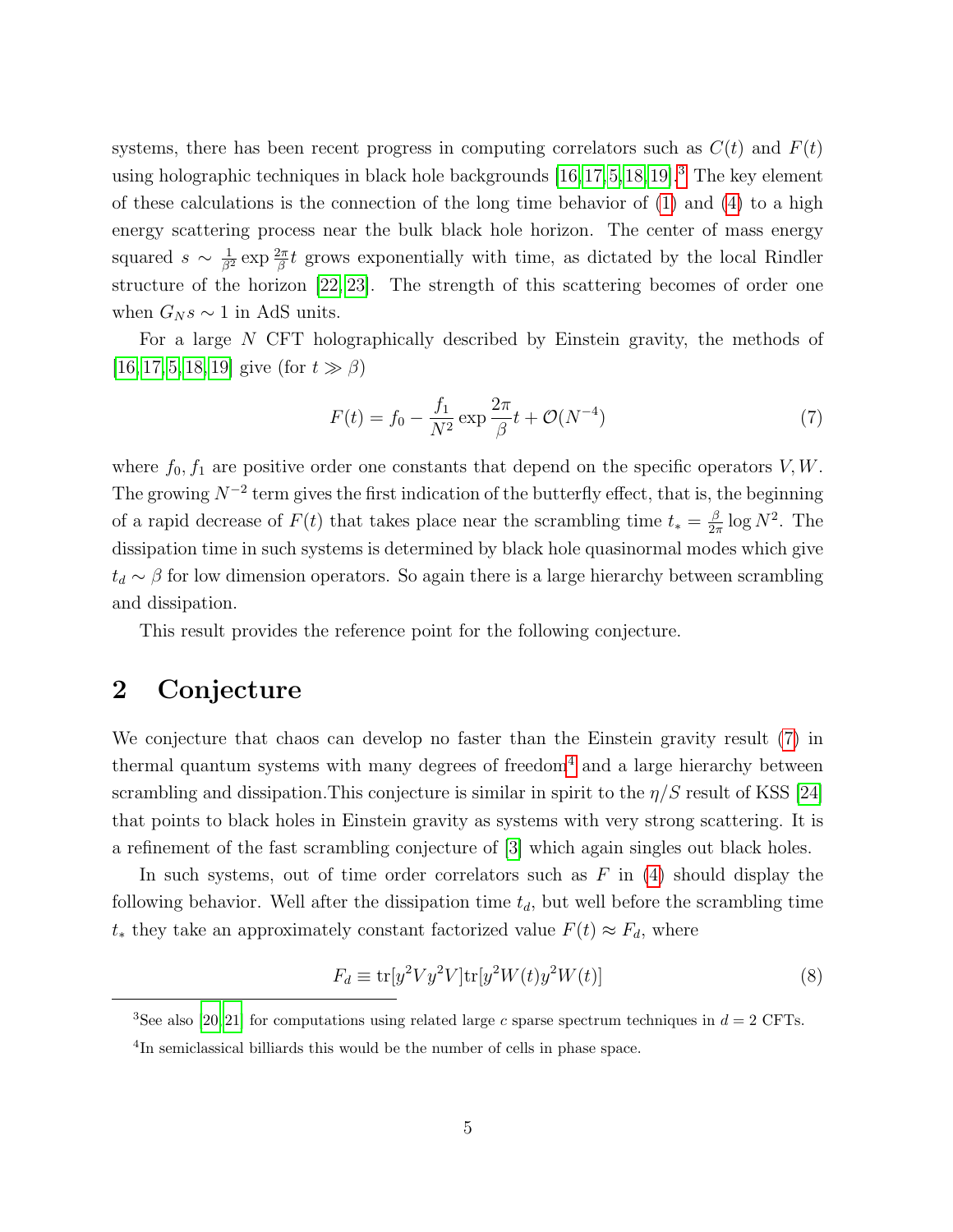is the product of disconnected correlators. Due to time translation invariance, this is independent of t. For example, in a large N system with t independent of N, large N factorization implies

$$
F(t) = \left(\text{tr}[VyW(t)y^{3}]\right)^{2} + \left(\text{tr}[W(t)yVy^{3}]\right)^{2} + \text{tr}[y^{2}Vy^{2}V]\text{tr}[y^{2}Wy^{2}W] + \mathcal{O}(N^{-2})\tag{9}
$$

The first two terms decay to zero for  $t \gg t_d$ . In more general systems the role of large N is played by the large number of degrees of freedom that cause commutators to be small for  $t \ll t_*$ .

However, due to quantum mechanics and chaos,  $F(t)$  cannot remain a constant forever. Scrambling causes a commutator to develop and  $F(t)$  to decrease. We conjecture that this rate of decrease is bounded (for times greater than a time  $t_0$ , which will be discussed at length in  $\S$  [4\)](#page-8-0):

<span id="page-6-3"></span>
$$
\frac{d}{dt}(F_d - F(t)) \le \frac{2\pi}{\beta}(F_d - F(t))\ .
$$
\n(10)

As Kitaev [\[18\]](#page-19-6) has emphasized, building on [\[4\]](#page-18-3), if the system is chaotic we expect correlators like  $F_d - F(t)$  to initially grow exponentially

<span id="page-6-1"></span>
$$
F_d - F(t) = \epsilon \exp \lambda_L t + \cdots \tag{11}
$$

where  $\lambda_L$  might depend on the operators V, W as well as the particular quantum system. We will follow Kitaev and refer to  $\lambda_L$  as a Lyapunov exponent. (This exponential behavior and the factor of  $\epsilon$  in [\(11\)](#page-6-1) are related to the fast scrambling conjecture of [\[3\]](#page-18-2).)

Assuming this form we conjecture the existence of a universal bound

<span id="page-6-2"></span>
$$
\lambda_L \le \frac{2\pi}{\beta} = 2\pi T \ . \tag{12}
$$

In the following section we present evidence motivating this bound. In  $\S 4$  $\S 4$  we give a precise argument, based on plausible physical assumptions, establishing it.

# <span id="page-6-0"></span>3 Motivation for the conjecture

A number of lines of evidence led us to this conjecture. These involve the study of large N gauge theories, with and without gravity duals.

#### Einstein gravity

In the holographic calculations [\[16,](#page-19-4) [17,](#page-19-5) [5,](#page-18-4) [18,](#page-19-6) [19\]](#page-20-0) that use Einstein gravity in the bulk, the result  $(7)$  holds independent of d and independent of the choice of V and W. This is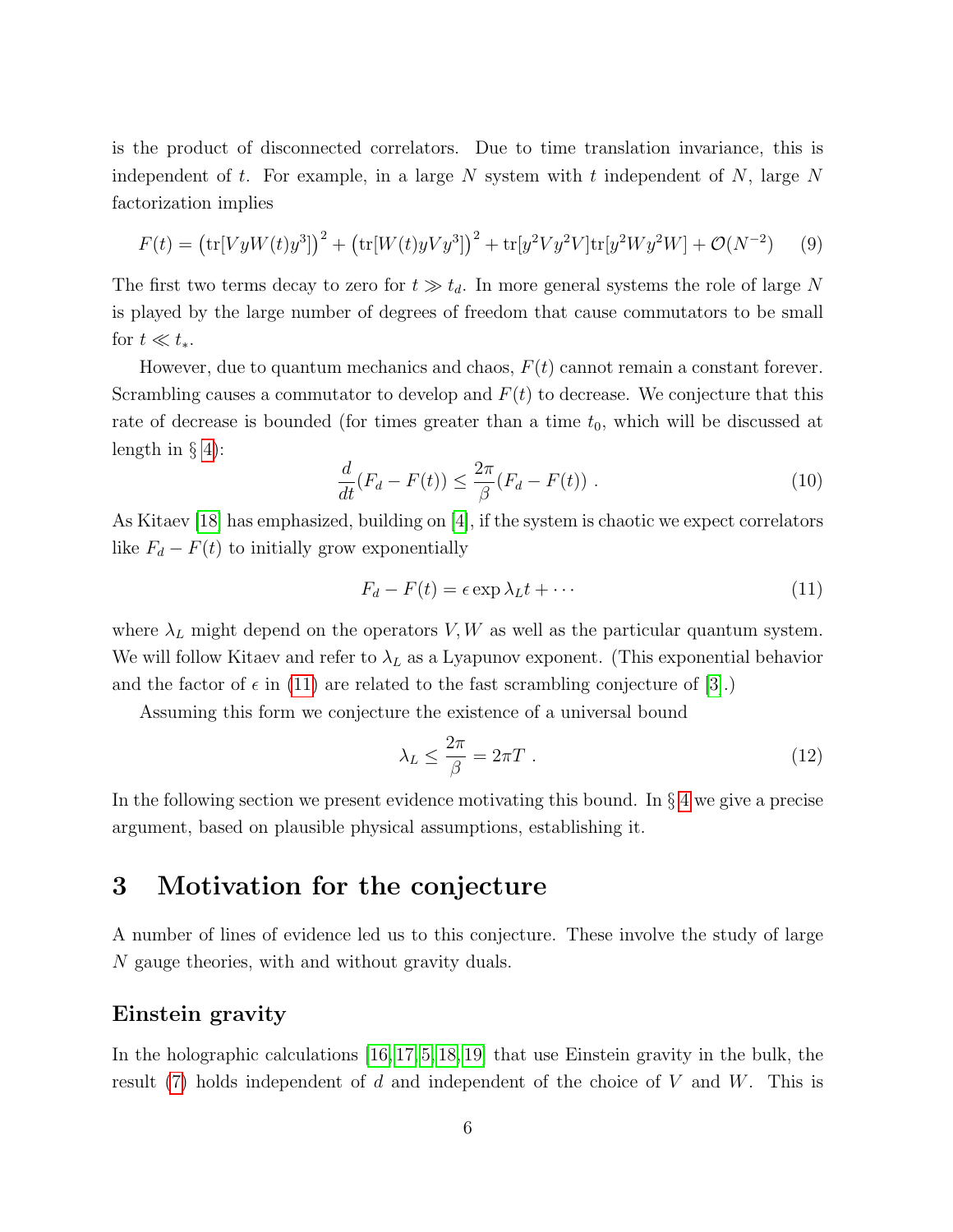because (i) gravitational scattering is of order  $G_N s$  (in AdS units) because the graviton is spin two, and  $G_N \propto N^{-2}$ , (ii) gravity couples universally, and (iii)  $s \sim \exp \frac{2\pi}{\beta} t$  because of the kinematics of Rindler horizons.

## Higher derivative corrections

The result [\(7\)](#page-5-2) is unchanged if Einstein gravity is modified by higher derivative corrections with a finite number of derivatives, like the Gauss-Bonnet term [\[18\]](#page-19-6). This is because such corrections do not change the spin of the graviton, so  $(i)$  remains true. The relation  $(iii)$ also remains correct as long as the thermal state is dual to a black hole with a smooth horizon. Notice that the situation here is different than for the  $\eta/S$  calculation, where higher derivative couplings can move  $\eta/S$  above and below the reference Einstein value of  $1/4\pi$  [\[25](#page-20-6)[–27\]](#page-20-7). This suggests that a sharp bound might exist for  $\lambda_L$ .

## Weak coupling

If the gauge theory is weakly coupled, with 't Hooft coupling  $\lambda$  independent of N, the intuition described in [\[3\]](#page-18-2) suggests that because the strength of gluon scattering in the gauge theory is of order  $\lambda$  at small  $\lambda$ , the Lyapunov exponent should be small,  $\lambda_L \sim \lambda/\beta$ , parametrically smaller than in the gravitational limit.[5](#page-7-0) We expect this to be true in any weakly coupled theory.

#### Stringy corrections

<span id="page-7-1"></span>In a bulk weakly coupled string theory in a geometry with large radius of curvature, the first corrections to the Einstein gravity calculation of scrambling can be computed using the perturbative string theory techniques of [\[29\]](#page-20-8). For planar or spherical horizons, Ref. [\[19\]](#page-20-0) showed that

$$
\lambda_L = \frac{2\pi}{\beta} \left[ 1 - \frac{1}{2} \mu^2 l_s^2 + \ldots \right]. \tag{13}
$$

where  $l_s$  is the string length, and  $\mu^2$  is a constant that appears in the equation for a shock wave propagating along the horizon. This equation involves the transverse dimensions

<span id="page-7-0"></span><sup>&</sup>lt;sup>5</sup> For the particular case of Rindler AdS black holes (hyperbolic black holes at temperature  $\beta = 2\pi$ ) it was indicated in [\[19\]](#page-20-0) that  $\lambda_L$  is the same as the Regge intercept  $j(t = 0) - 1$  in the gauge theory, which can be computed using the BFKL analysis and is of order  $\lambda$  at small  $\lambda$ . See the discussion in [\[28\]](#page-20-9). This case is discussed in more detail in Appendix A. It was also suggested in [\[19\]](#page-20-0) that a modification of the BFKL weak coupling calculation would allow the calculation of  $\lambda_L$  at weak coupling in more general cases.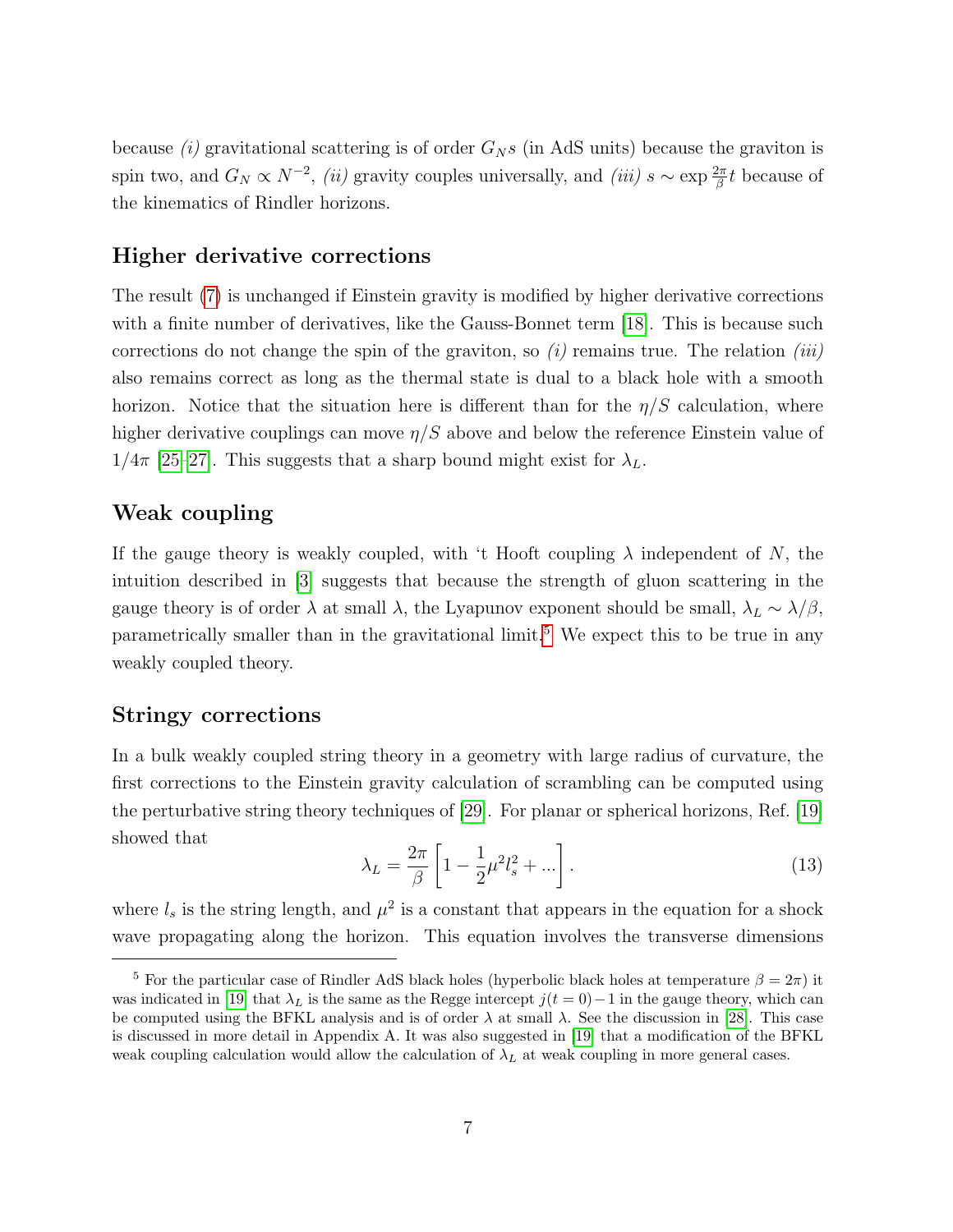and is of the form  $(\nabla^2_{\perp} - \mu^2)h = 0$ . Here h is the shock wave profile.<sup>[6](#page-8-2)</sup> (If the horizon is hyperbolic, we replace  $\mu^2$  by  $\mu^2 + k_0^2$  in [\(13\)](#page-7-1), where  $k_0^2$  is the lowest eigenvalue of  $-\nabla_{\perp}^2$ . Einstein's equations imply that  $\mu^2$  is positive if the transverse space warp factor grows as one moves away from the bifurcation surface in a spacelike direction [\[30,](#page-20-10)[31\]](#page-20-11).[7](#page-8-3) This will be the case if this horizon corresponds to a wormhole-like configuration. This is the geometry appropriate to the dual of a thermal field theory.

## Scattering bound

Because of the Rindler relation between bulk scattering energy and time  $s \sim \exp \frac{2\pi}{\beta} t$  the bound [\(12\)](#page-6-2) is equivalent to the bulk statement that the eikonal phase  $\delta$  is of order  $G_N s^p$ and  $p \leq 1$ . (A spin J field exchanged in the Mandelstam t-channel gives  $p = J - 1$ ). The authors of [\[32\]](#page-21-0) argued that in scattering p must be  $\leq 1$  because causality requires  $e^{i\delta(s)}$  to be analytic in the upper half of the complex s plane and unitarity requires  $|e^{i\delta(s)}| \leq 1$  there. This is consistent with our conjectured bound and suggests that unitarity, analyticity and causality are the crucial assumptions necessary to prove the bound. We work in Hamiltonian systems where unitarity and causality are manifest, and correlation functions are analytic. Because of the relation between s and time  $t$ , a natural strategy is to formulate a bound on  $F$  in the complex  $t$  plane.

## <span id="page-8-0"></span>4 Argument

In this section we will provide a two-part argument for the bound. The first part consists of a simple mathematical result bounding the derivative of any function that satisfies certain assumptions. The second part consists of physical arguments that  $F$  should satisfy closely related assumptions in the systems of interest. The resulting bound on the derivative implies [\(10\)](#page-6-3).

## <span id="page-8-1"></span>4.1 A mathematical result

Suppose we have a function  $f(t)$  with the following properties:

1.  $f(t + i\tau)$  is analytic in the half strip  $0 < t$  and  $-\frac{\beta}{4} \leq \tau \leq \frac{\beta}{4}$  $\frac{\beta}{4}$ . (Here t and  $\tau$  are the real and imaginary parts of the complex number  $t + i\tau$ .) We also assume that  $f(t)$ 

<span id="page-8-2"></span><sup>6</sup>For the particular case of a planar  $AdS_{d+1}$  black brane we have  $\mu^2 = \frac{d(d-1)}{2\ell^2}$  $\frac{i(a-1)}{2\ell_{AdS}^2}$  [\[19\]](#page-20-0).

<span id="page-8-3"></span><sup>7</sup>We are grateful to Mark Mezei for discussions on this point.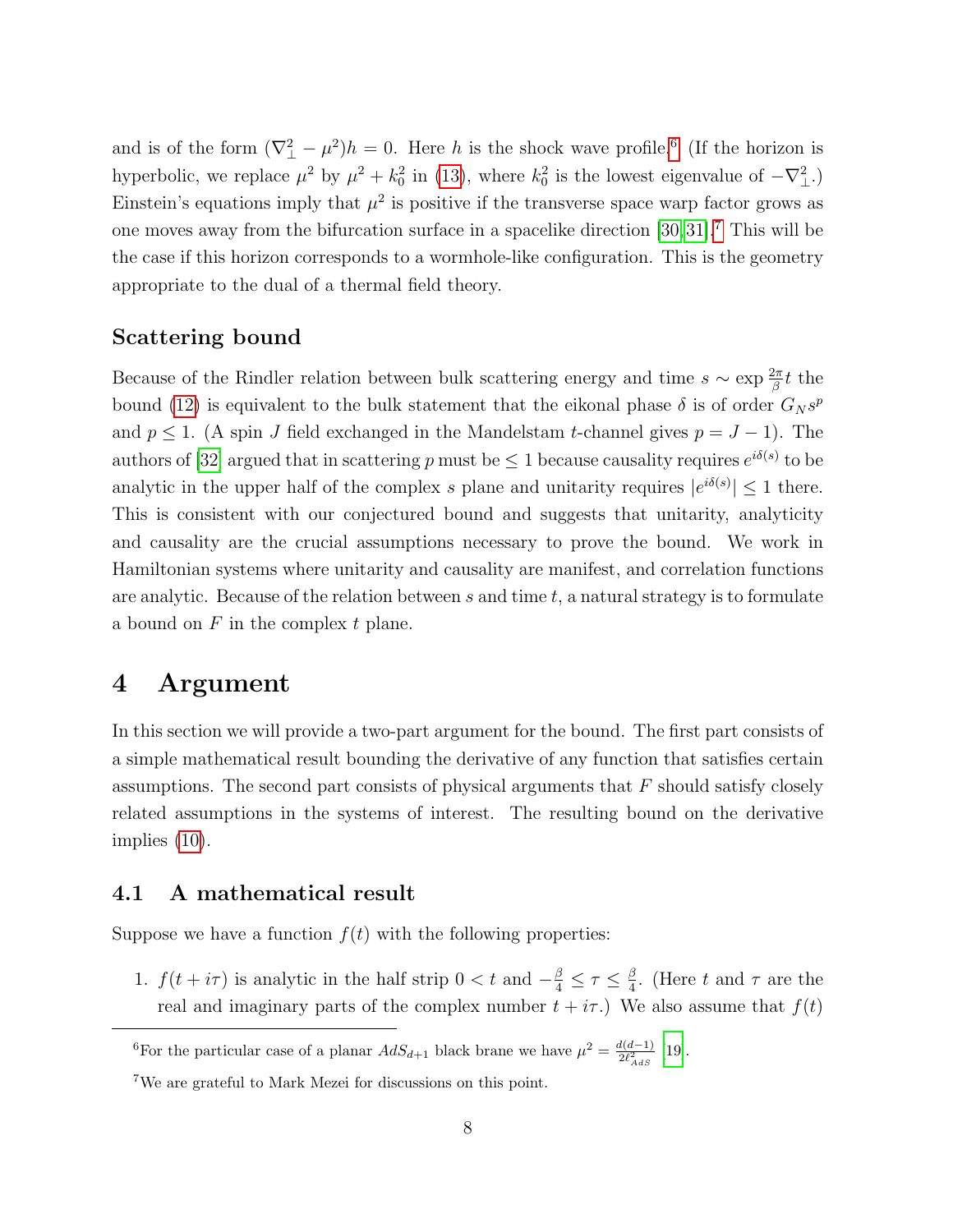is real for  $\tau = 0$ .

2.  $|f(t + i\tau)| \leq 1$  in the entire half strip.

Then we claim that

<span id="page-9-1"></span>
$$
\frac{1}{1-f} \left| \frac{df}{dt} \right| \le \frac{2\pi}{\beta} + \mathcal{O}(e^{-4\pi t/\beta}).
$$
\n(14)

Before presenting the proof, it is useful to consider the example  $f(t) = 1 - \epsilon e^{\lambda_L t}$ . Here it is easy to see that the above properties imply the bound  $\lambda_L \leq \frac{2\pi}{\beta}$  $\frac{2\pi}{\beta}$  .

To establish the claim in general, we first map the half strip to the unit circle in the complex plane using the transformation

$$
z = \frac{1 - \sinh\left[\frac{2\pi}{\beta}(t + i\tau)\right]}{1 + \sinh\left[\frac{2\pi}{\beta}(t + i\tau)\right]}.
$$
\n(15)

Then  $f(z)$  is an analytic function from the unit disk into the unit disk, thanks to the second property. Such functions cannot increase distances in the hyperbolic metric (the Schwarz-Pick theorem). The hyperbolic metric is  $ds^2 = 4dzd\bar{z}/(1-|z|^2)^2$ , so we must have

<span id="page-9-2"></span>
$$
\frac{|df|}{1 - |f(z)|^2} \le \frac{|dz|}{1 - |z|^2}.\tag{16}
$$

We apply this inequality for  $\tau = 0$  where f is real, finding

$$
\frac{1}{1-f} \left| \frac{df}{dt} \right| \le \frac{2\pi}{\beta} \coth\left(\frac{2\pi t}{\beta}\right) \frac{(1+f)}{2} \le \frac{2\pi}{\beta} + \mathcal{O}(e^{-4\pi t/\beta}) \tag{17}
$$

which is the claim [\(14\)](#page-9-1).

### <span id="page-9-0"></span>4.2 Deriving the bound

If we could show that  $F(t)/F_d$  satisfies properties one and two, above, then [\(14\)](#page-9-1) would imply the conjecture [\(10\)](#page-6-3). Recall that  $F_d$  is the disconnected correlator

$$
F_d \equiv \text{tr}[y^2 V y^2 V] \text{tr}[y^2 W y^2 W]. \tag{18}
$$

The first property is easy to establish. The meaning of  $F$  for complex times is most simply understood from Fig. [1,](#page-4-0) but we can also write it out explicitly as

$$
F(t+i\tau) = \frac{1}{Z} \text{tr}[e^{-(\beta/4-\tau)H} V e^{-(\beta/4+\tau)H} W(t) e^{-(\beta/4-\tau)H} V e^{-(\beta/4+\tau)H} W(t)]. \tag{19}
$$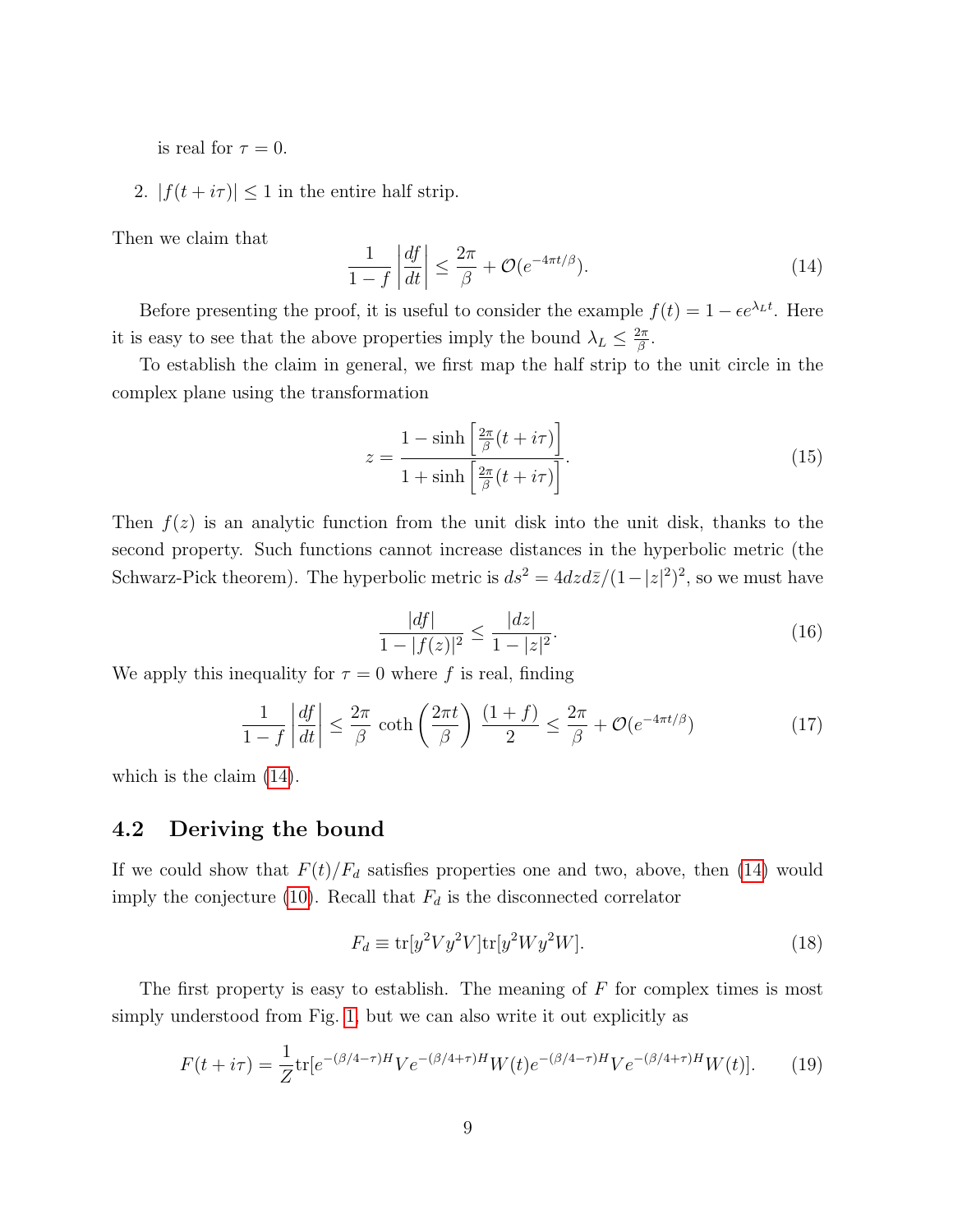For finite N and finite volume the RHS defines an analytic function in the strip  $|\tau| \leq \beta/4$ , even in quantum field theory. We also see that when  $\tau = 0$   $F(t)$  is real. (Recall that W and V are Hermitian operators.) Therefore the first property holds in general.

The second property is more subtle. In fact, we will only show that  $|F(t+i\tau)| \leq F_d + \varepsilon$ , for an appropriate  $\varepsilon$ , and for times t greater than a reference time  $t_0$ . This will allow us to apply the result from the previous section to the function

<span id="page-10-2"></span>
$$
f(t) = \frac{F(t + t_0)}{F_d + \varepsilon}.
$$
\n(20)

Provided that  $\varepsilon$  is small, this will give us the bound [\(10\)](#page-6-3) up to small errors, for times greater than  $t_0$ . We will derive conditions on  $\varepsilon$  and  $t_0$  in the process of arguing that f satisfies property two.

Our strategy will be to show that  $|f(t+i\tau)| \leq 1$  on the three boundaries of the half strip  $0 < t$  and  $-\beta/4 < \tau < \beta/4$ , and that f is bounded by some constant everywhere in the interior. Then the Phragmén-Lindelöf principle (the analog of the maximum principle for non-compact regions) implies that the function actually obeys  $|f(t + i\tau)| \leq 1$  everywhere in the interior, establishing the second property.

First, we consider the edges of the half strip  $|\tau| = \beta/4$ . Notice that

$$
F(t - i\beta/4) = \text{tr}[y^2 VW(t)y^2 VW(t)].
$$
\n(21)

The RHS can be viewed as an inner product of "vectors"  $[yVW(t)y]_{ij}$  and  $[yW(t)Vy]_{ij}$ (W and V are assumed Hermitian). The Cauchy-Schwarz inequality then gives<sup>[8](#page-10-0)</sup>

<span id="page-10-1"></span>
$$
|F(t - i\beta/4)| \le \text{tr}[y^2 W(t) V y^2 V W(t)].\tag{22}
$$

In a chaotic system with many degrees of freedom, and for times large compared to the dissipation timescale, we expect that the RHS factorizes and is given by  $F_d$ . This is the main physical input to the argument. To make the possible error explicit, we define  $\varepsilon$  by the condition that for all  $t \geq t_0$ , we will have

$$
\text{tr}[y^2W(t)Vy^2VW(t)] \le \text{tr}[y^2W(t)y^2W(t)]\text{tr}[y^2Vy^2V] + \varepsilon.
$$
 (23)

In general the size of  $\varepsilon$  will depend on  $t_0$ . In systems where we can take  $\varepsilon$  small while keeping  $t_0 \ll t_*$ , we will get a good approximation to the bound [\(10\)](#page-6-3) once  $F_d - F(t)$ exceeds  $\varepsilon$ . We will analyze  $\varepsilon$  and  $t_0$  in some example systems in the following sections.

<span id="page-10-0"></span><sup>&</sup>lt;sup>8</sup>Note that at leading  $N^{-2}$  order, the Einstein gravity result [\(7\)](#page-5-2) saturates this bound.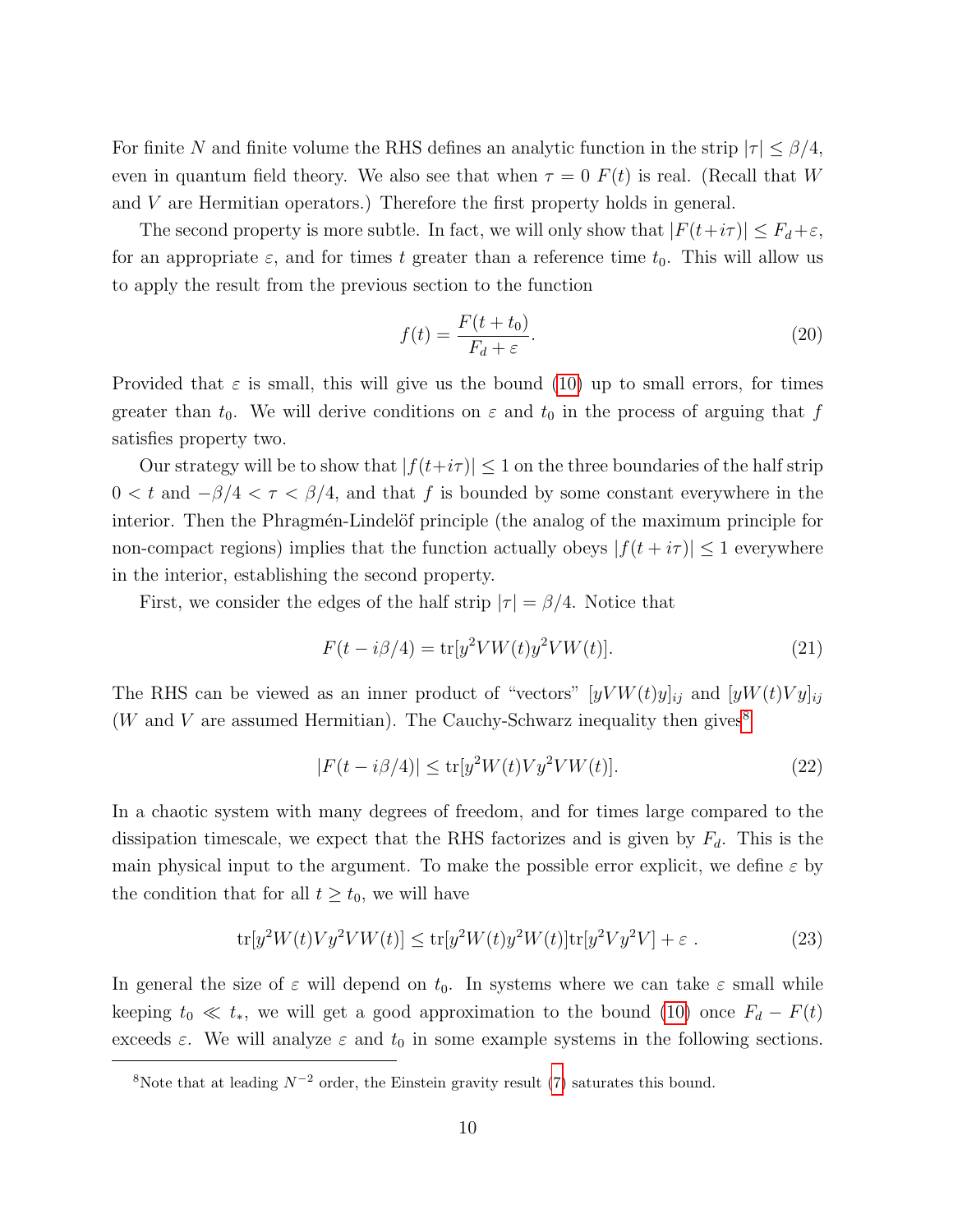For the present purposes, the important point is that with the definition of  $\varepsilon$  in [\(23\)](#page-10-1), the Cauchy-Schwarz inequality ensures that  $|f| \leq 1$  on the edges  $|\tau| = \beta/4$ .

Next, consider the third boundary at  $t = 0$ . This corresponds to  $F(t_0 + i\tau)$  with  $-\beta/4 \leq \tau \leq \beta/4$ . Here the possible error in factorization has two sources. One is the failure of the time-ordered correlation function to factorize, which is order  $\varepsilon$ . The other is due to the fact that  $F$  is not time-ordered;  $F$  will begin to move from its factorized value due to the onset of scrambling. In general, we expect this to cause  $F$  to decrease, but it is not necessary to assume this. As long as we choose  $t_0$  early enough that the effect of scrambling is smaller than the  $\varepsilon$  defined by condition [\(23\)](#page-10-1), the second error will be smaller than the first, so  $|f| \leq 1$  on the third boundary as well.

To complete the argument for property two via the Phragmén-Lindelöf principle, we need to establish that f is bounded in the interior by some constant,  $|f(z)| \leq C$ , where C might be bigger than one. Again, we apply the Cauchy-Schwarz inequality, viewing  $F$  as the product of two vectors. Choosing the vectors appropriately we find (for positive  $\tau$ )

$$
|F(t+i\tau)| \le \operatorname{tr}[y^{1+\eta}Vy^{1-\eta}Wy^{1+\eta}Wy^{1-\eta}V]
$$
  
\n
$$
\sim \operatorname{tr}[y^{1+\eta}Vy^{3-\eta}V]\operatorname{tr}[y^{1+\eta}Wy^{3-\eta}W]
$$
  
\n
$$
\le \operatorname{tr}[yVy^2V]\operatorname{tr}[yWy^2W]
$$
\n(24)

with  $\eta = \frac{4\tau}{\beta}$  $\frac{4\tau}{\beta}$ . In the second line we have again invoked factorization at late times for time ordered correlators. (All the  $W$  are evaluated at time  $t$  and  $V$  at time zero.) The third line uses Hermiticity of  $V, W$  and the contracting property of y. What appears on the RHS is not the same as  $F_d$ , since we have fewer powers of y compared to [\(23\)](#page-10-1), but it is finite, so we have established property two.

Finally, let us address a slight imprecision in our discussion. In the above we assumed that the largest times we would talk about are of order the scrambling time, which are logarithmic in the small parameter. On the other hand, after very large times we can have Poincare recurrences, and we expect factorization to fail. To avoid this we can cut off the half strip by adding an additional boundary at a time much larger than the scrambling time but much smaller than the recurrence time. At this additional boundary we need to have  $|F| \leq F_d + \varepsilon$ . In a chaotic system, we expect F to be very small for almost all times, so it should be easy to find a suitable time for the cutoff.[9](#page-11-0) The conformal transformation from this finite strip to the disk will be more complicated, but it will coincide with the one we used in the region of interest for our arguments.

<span id="page-11-0"></span><sup>&</sup>lt;sup>9</sup>Assuming incommensurate energies, one can show that the long time average of F is exponentially small in the entropy of the system.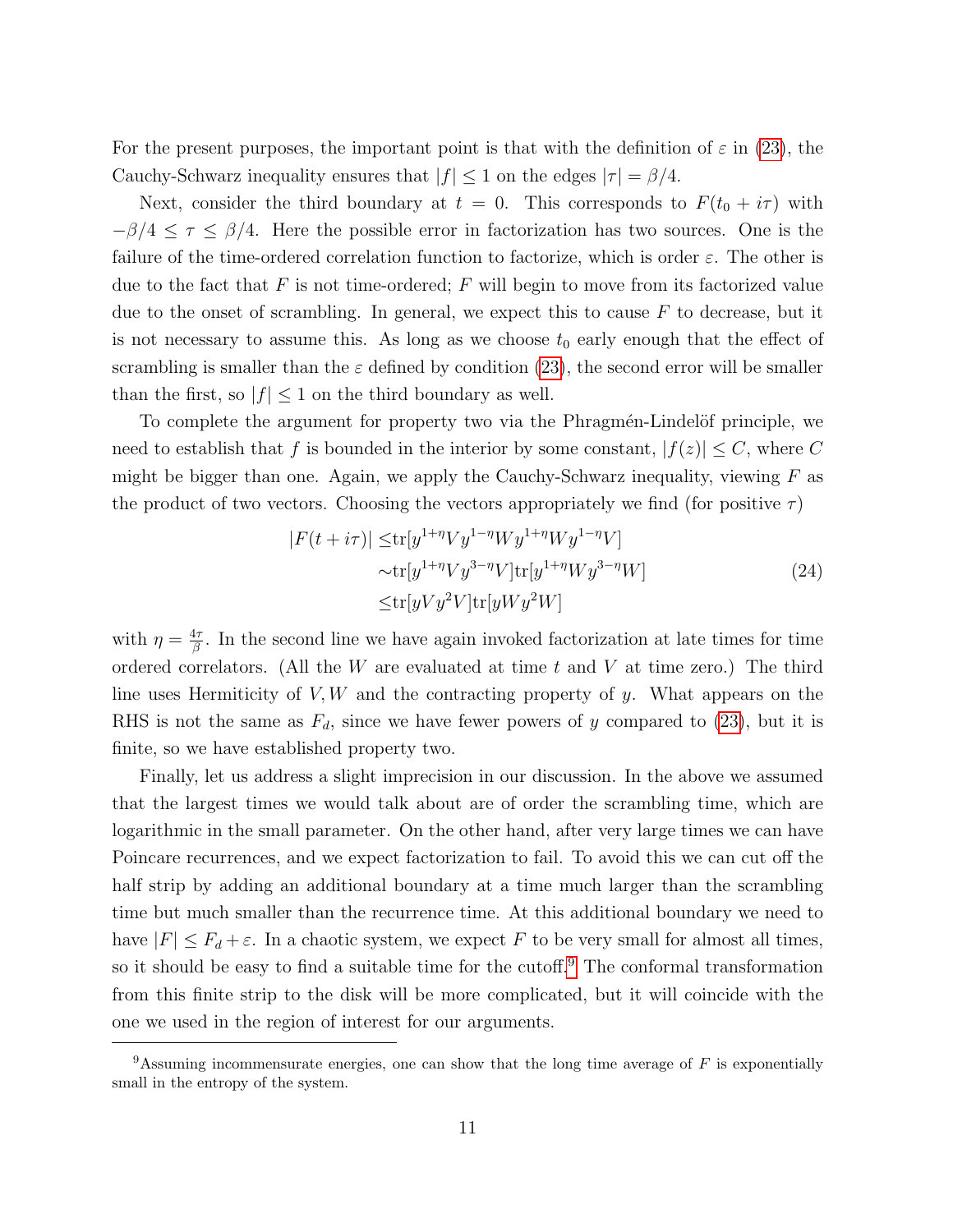We conclude that f in  $(20)$  satisfies properties one and two from the previous section. The mathematical result [\(14\)](#page-9-1) then implies that for t greater than  $t_0$  plus a few thermal times, we have

<span id="page-12-2"></span>
$$
\frac{d}{dt}(F_d - F(t)) \le \frac{2\pi}{\beta}(F_d - F(t) + \varepsilon). \tag{25}
$$

Here, to recap,  $\varepsilon$  is the maximum error in the time ordered factorization [\(23\)](#page-10-1) for times  $t \geq t_0$ . For different systems, we might make different choices of  $\varepsilon$  and  $t_0$ , in order to get the best bound. Examples will be discussed below. The essential point is that for a wide class of chaotic systems where  $V, W$  are small perturbations, we expect the scrambling time  $t_*$  to be large, and we expect factorization to hold up to small errors after a time  $t_0$ with  $t_0 \ll t_*$ . For such systems, the result [\(25\)](#page-12-2) implies the bound [\(10\)](#page-6-3) for the growth of  $F_d - F(t)$  once this quantity exceeds the small error.

### <span id="page-12-0"></span>4.3 Examples

#### <span id="page-12-1"></span>4.3.1 Large N systems

In large N systems we can take V and W to be single trace operators and exploit large  $N$ factorization. The error  $\varepsilon$  in the estimate discussed in [\(23\)](#page-10-1) is then given by

$$
\varepsilon = \left(\text{tr}[VyW(t)y^3]\right)^2 + \left(\text{tr}[W(t)yVy^3]\right)^2 + \mathcal{O}(N^{-2}).\tag{26}
$$

For general V and W these off diagonal expectation values are nonzero but decay because of dissipation, leading to an estimate  $\varepsilon \sim N^{-2} + e^{-t_0/t_d}$ . We must now choose  $t_0$ . In order to get the best bound, we set  $\varepsilon$  equal to the growing effect of scrambling on  $F(t)$  at time t<sub>0</sub>. As an example, suppose that  $F_d - F(t)$  is proportional to  $\epsilon e^{\lambda_L t}$ . Then the optimal t<sub>0</sub> is given by  $t_*/(1+\frac{1}{\lambda_L t_d})$ , and we have  $\varepsilon \sim \epsilon^{\lambda_L t_d/(1+\lambda_L t_d)}$ . Once  $F_d-F(t)$  exceeds this value (near the time  $t_0$ ), [\(25\)](#page-12-2) implies the bound [\(10\)](#page-6-3).

We can get a bound for a wider range of times if the system has a global symmetry like parity and we choose  $V$  and  $W$  to transform differently under it. Then the first two terms above vanish and  $\varepsilon \sim N^{-2}$ . This means we can take  $t_0 = 0$  and still make chaotic effects dominate over the error. Because chaos is almost by definition generic even special operators will couple to the basic chaotic dynamics of the system so we can apply the bound to the very early development of this chaos. In particular, by integrating [\(17\)](#page-9-2) from early time we find

$$
F_d - F(t) \le \frac{c}{N^2} \exp\left(\frac{2\pi}{\beta}t\right) \tag{27}
$$

where  $c$  is an order one  $N$  independent constant.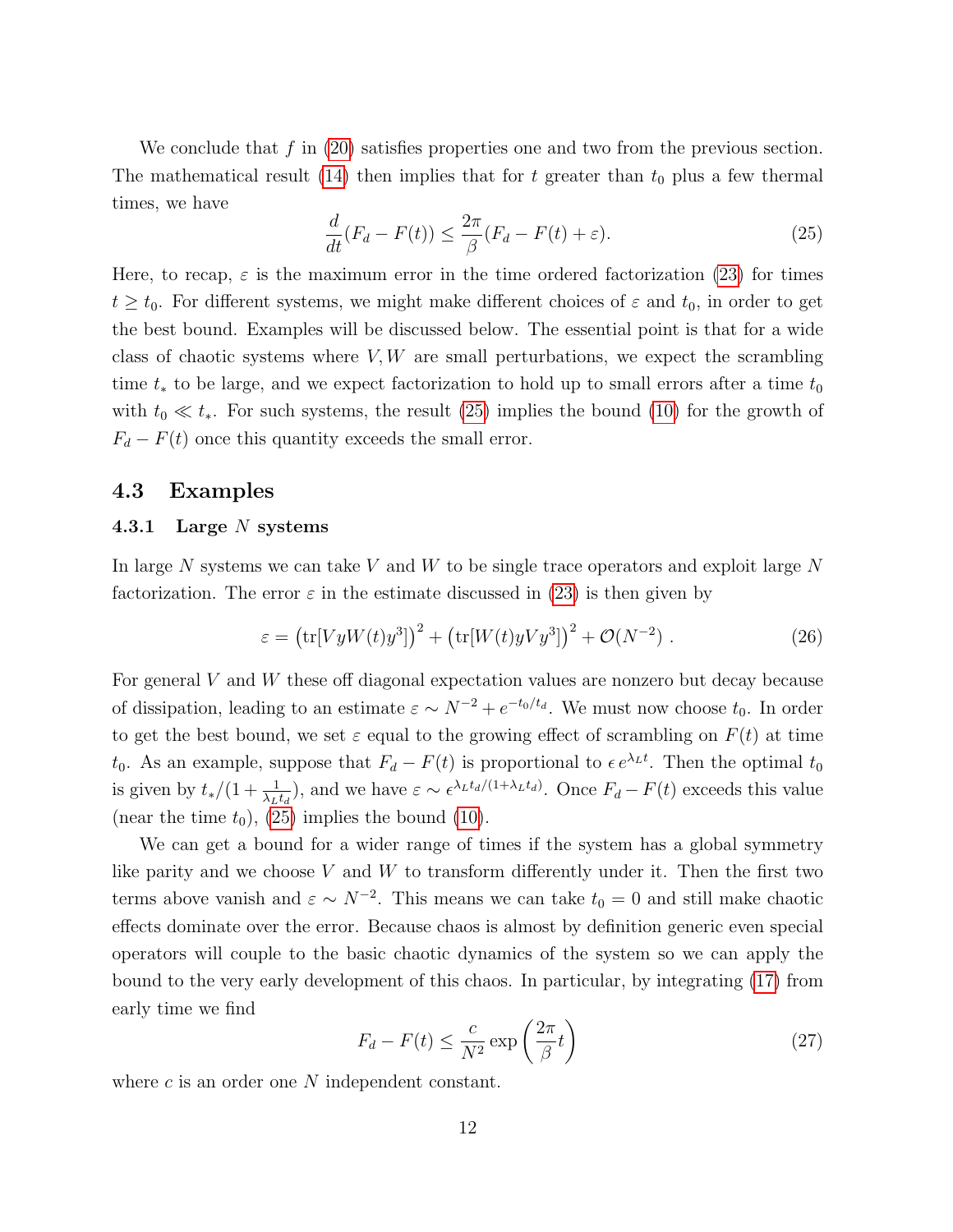#### <span id="page-13-0"></span>4.3.2 Extended local systems

For lattice systems, or for thermal quantum field theories, the large number of degrees of freedom comes from the fact that we have an extended system. We can take V to be an operator at the origin and  $W$  to be an operator at a site at large distance  $L$ . For such systems, we get an interesting bound by setting  $t_0 = 0$ . Then  $\varepsilon$  is equal to the maximum over t of

<span id="page-13-2"></span>
$$
\text{tr}[y^2W(t)V y^2 V W(t)] - \text{tr}[y^2W(t)y^2 W(t)] \text{tr}[y^2 V y^2 V]. \tag{28}
$$

At  $t = 0$ , we expect the above to be  $\sim e^{-c_1L}$  in general, because of the short range correlations in the thermal state.

In special systems (such as those discussed below), this factorization might break down for times  $t \propto L$ , due to the possibility of signalling between W and V. However, for generic chaotic systems at finite temperature, we expect that signals should be exponentially suppressed in distance, so that the difference in [\(28\)](#page-13-2) is  $\leq e^{-c_2L}$  for all time. We can then take  $\varepsilon = e^{-c_2L}$ . As before, the bound [\(25\)](#page-12-2) implies [\(10\)](#page-6-3) once  $F_d - F(t)$  exceeds this small value. Note that this may take a long time if  $L$  is large.

#### <span id="page-13-1"></span>4.3.3 Cases where there is no bound

There are local systems for which factorization  $\langle VW(t)W(t)V \rangle \approx \langle VV \rangle \langle WW \rangle$  does not hold for an appropriate range of times, even for widely separated  $V, W$ . For example, consider a massless free field  $\phi$  in two dimensions and take the operators to be  $V(0)$  =  $\partial_-\phi(0)$  and  $W(t) = \partial_-\phi(L-t)$ . Even if L is large, the contraction between V and W becomes important for  $t \approx L$ . This is the same time at which the commutator becomes nonzero, so we cannot bound its growth.

Indeed, in this system the commutator is  $[V, W(t)] \propto \delta'(L-t)$ , which rises very fast, independently of the temperature.[10](#page-13-3)

There is a related issue in any two dimensional conformal field theory. Such theories contain a stress tensor operator  $T_{-}(x^-)$  which has singularities along the light-cone. Taking  $V = T_{-}$  and W some other local operator we find that factorization fails near the light cone. However, at large c, this is suppressed by  $1/c$  and (after smearing) can be absorbed within the small  $\varepsilon$  that we are tolerating.

In fact this is a problem specific to two dimensional systems where the light cones are one dimensional so signals cannot spread around them. In higher dimensions this is not

<span id="page-13-3"></span> $10$ We can smear the operators a bit, but we retain the same conclusion: the growth is determined by the parameters of the smearing function rather than the temperature.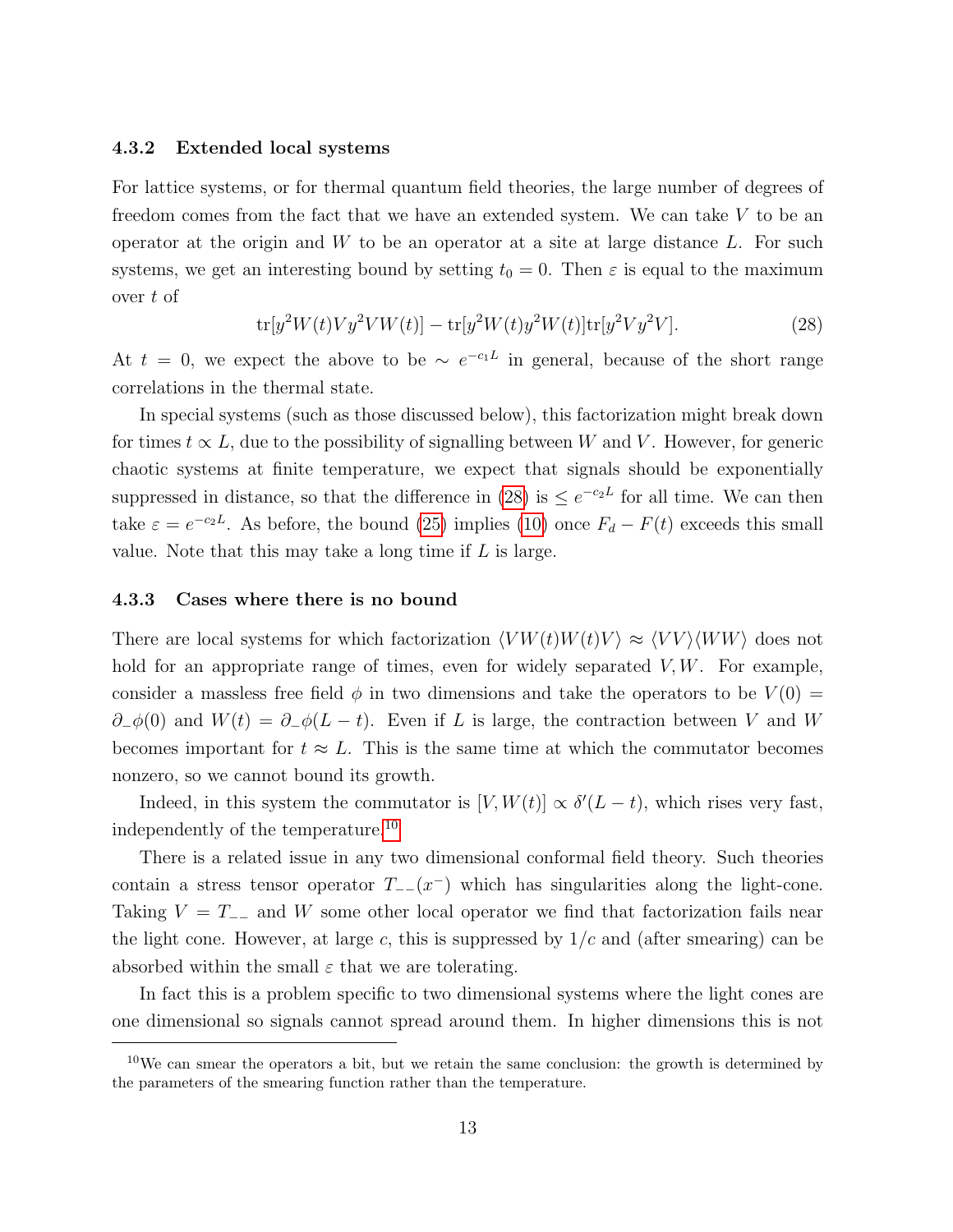an issue and the commutators are suppressed at large spatial separation. This is easy to see in free theories, and for general conformal field theories, as explained in Appendix A.

In addition to the factorization assumption, we have assumed that there is a large hierarchy between the dissipation time and the scrambling time. We have justified this on the grounds that we have many degrees of freedom and that the Hamiltonian is built from finite products of simple operators. Alternatively, one could consider a Hamiltonian given by a random Hermitian matrix. For such a system, we expect no such hierarchy, so our conjecture does not apply.

#### <span id="page-14-0"></span>4.3.4 Rindler space and the scattering bound

Field theories on Rindler space are simple examples of thermal systems. In this case the Minkowski vacuum is the thermofield double state. For the case of conformal field theories in  $d > 2$ , one can prove that the bound [\(25\)](#page-12-2) holds with small  $\varepsilon$  for Rindler correlators of well separated operators. This follows from the fact that the correlators are related to Minkowski vacuum four point functions which can be approximated using the operator product expansion. For theories with gravity duals this implies the scattering bound [\[32\]](#page-21-0) mentioned in  $\S$  [3.](#page-6-0) We discuss this point more extensively in appendix A. This appendix also serves as a worked out example of the considerations in this paper.

#### <span id="page-14-1"></span>4.3.5 Semiclassical billiards

At first sight one might think that a classical system could violate the bound since classical Lyapunov exponents can take any value. However, restoring dimensionful factors, our conjecture is

$$
\lambda_L \le \frac{2\pi k_B T}{\hbar},\tag{29}
$$

so there is no contradiction in the strict classical limit  $\hbar \to 0$ .

It is interesting to consider a semiclassical chaotic system with a small  $\hbar$  at finite temperature. For such systems, we can take  $\varepsilon \sim e^{-t_0/t_d}$  as with the large N case. The analysis is as before. One can also give a direct (although heuristic) argument for a bound, following reasoning in [\[24\]](#page-20-3). Consider a semiclassical chaotic system such as interacting quasiparticles or stadium billiards. A naive definition of the Lyapunov exponent is the inverse of the timescale  $\tau_{nl}$  over which the evolution of a particle becomes nonlinear. For example,  $\tau_{nl}$ would be proportional to the mean free time for a system of interacting quasiparticles, or the time to cross the stadium for a billiards problem. To violate the bound, we would need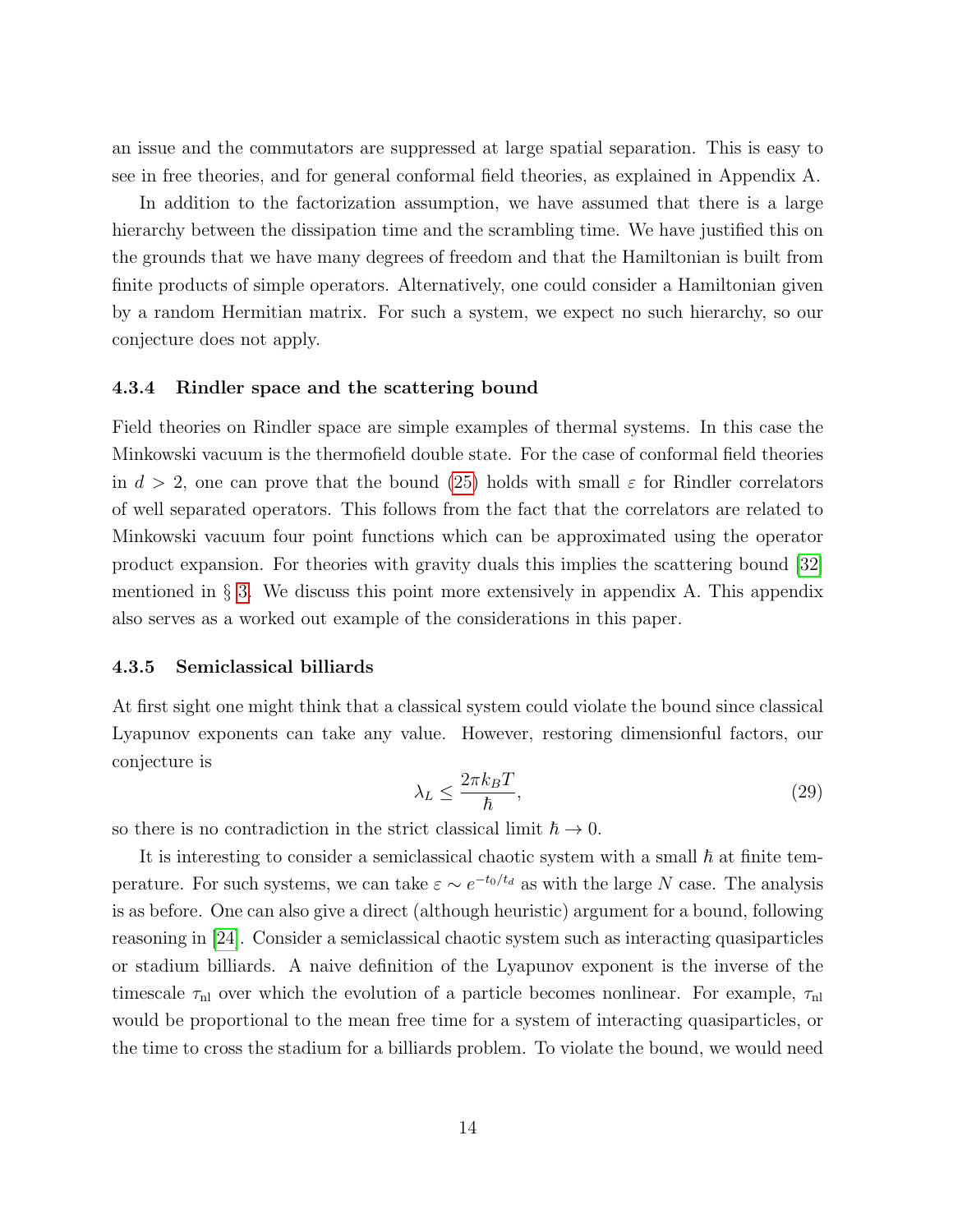$\tau_{nl} k_B T \lesssim \hbar$ . Since  $k_B T$  is the typical energy, we would need a violation of the energy-time uncertainty principle, indicating that the semiclassical description is invalid.

# <span id="page-15-0"></span>5 Concluding remarks

We have given a strong argument for a bound on the rate at which chaos can develop in general thermal quantum systems with a large number of degrees of freedom. The large number of degrees of freedom suppresses the initial size of the commutator causing strong chaos–scrambling–to develop parametrically later than dissipation. We diagnosed chaos using an out of time order correlator  $F(t)$  related to a commutator. Characterizing this growth in terms of a Lyapunov exponent, we claim that it is bounded by

$$
\lambda_L \le \frac{2\pi k_B T}{\hbar} \tag{30}
$$

where  $T$  is the temperature of the system.

Our direct argument for this bound relied on analyticity, as well as the physical input that certain time-ordered correlation functions should approximately factorize. We gave arguments justifying this factorization for different classes of physical systems with many degrees of freedom. In the general case, these arguments also relied either on large timelike or spacelike separation between operators.

It is tempting to speculate [\[18\]](#page-19-6) that a large N system which saturates this bound will necessarily have an Einstein gravity dual, at least in the near horizon region. This is in the spirit of the speculation in [\[33\]](#page-21-1) that a system with no light higher spin single trace states should have a gravity dual.

# Acknowledgements

We thank A. Kitaev, M. Mezei, and A. Wall for helpful discussions. J.M. is supported in part by U.S. Department of Energy grant de-sc0009988. S.S. is supported in part by NSF grant PHY-1316699 and by a grant from the John Templeton Foundation. D. S. is supported in part by NSF grant PHY-1314311/Dirac.

# <span id="page-15-1"></span>A Rindler space and the scattering bound

The Rindler construction gives simple examples of thermal systems. We consider a  $CFT<sub>d</sub>$ on Minkowski space and choose Rindler coordinates  $ds^2 = -\rho^2 dt^2 + d\rho^2 + d\vec{x}_{d-2}^2$ . The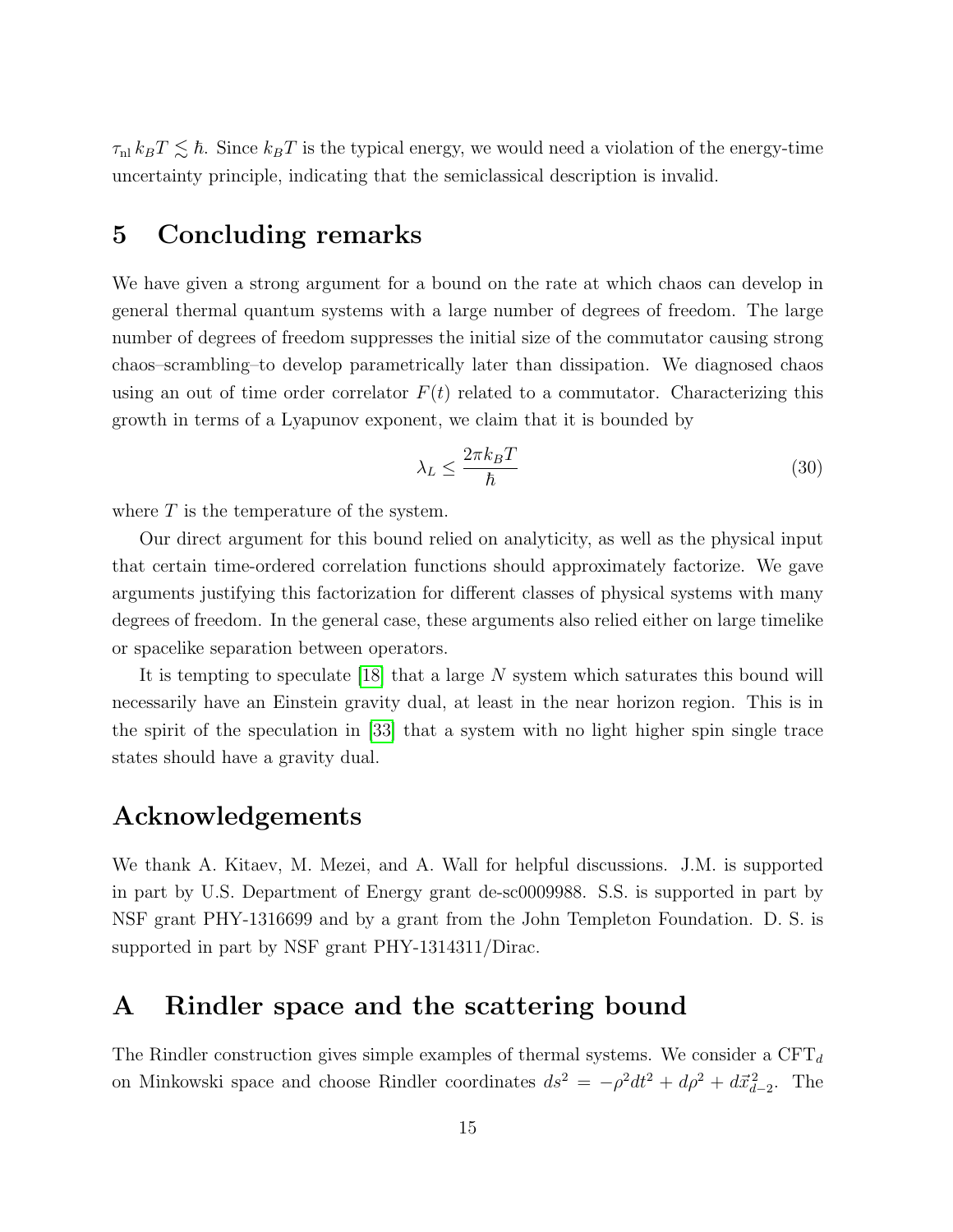

<span id="page-16-0"></span>Figure 2: Consider a two dimensional Minkowski space, with its right and left Rindler wedges. We insert two operators in the right Rindler wedge and two on the left. Then we act on  $W_L$  and  $W_R$  by the Rindler time translation generator, which is a boost around the origin. This translates  $W_R$  upwards in time and  $W_L$  downwards in time, as shown by the arrows.

Minkowski vacuum corresponds to a thermal state on Rindler space. These coordinates cover the right Rindler wedge. There is an identical set of coordinates which cover the left Rindler wedge, see figure [2.](#page-16-0) The Minkowski vacuum can be viewed as the thermofield double, entangling these two systems. We can now apply our general discussion to the particular case of a Rindler wedge. In this context the function  $F(t\pm i\beta/4)$  corresponds to an ordinary Minkowski space four point function. More precisely, imagine that we choose all four points inside a two dimensional  $R^{1,1}$  subspace of the full  $R^{1,d-1}$  space. Let us insert the four operators as shown in figure [2,](#page-16-0) with the points

$$
x_1^{\pm} = \pm 1
$$
,  $x_2^{\pm} = \mp 1$ ,  $x_3^{\pm} = \pm e^{\sigma \pm t}$ ,  $x_4^{\pm} = \mp e^{\sigma \pm t}$  (31)

The cross ratios then become

$$
z_{\pm} = \frac{x_{12}^{\pm} x_{34}^{\pm}}{x_{14}^{\pm} x_{32}^{\pm}} = \frac{1}{\cosh^2(\frac{t \pm \sigma}{2})}
$$
(32)

Here we have used the label  $t$ , as in the rest of this paper, to denote the flow by the Killing vector generating Rindler time translations. Note that this flows backwards in time on the left Rindler wedge, see figure [2.](#page-16-0)

All four point functions of conformal primaries  $V, W$  can be computed by analytically continuing the flat space euclidean correlator, with suitable  $i\epsilon$  prescriptions [\[34,](#page-21-2) [20\]](#page-20-4). The ie prescription that gives rise to the  $F$  correlator is the one that is natural from the point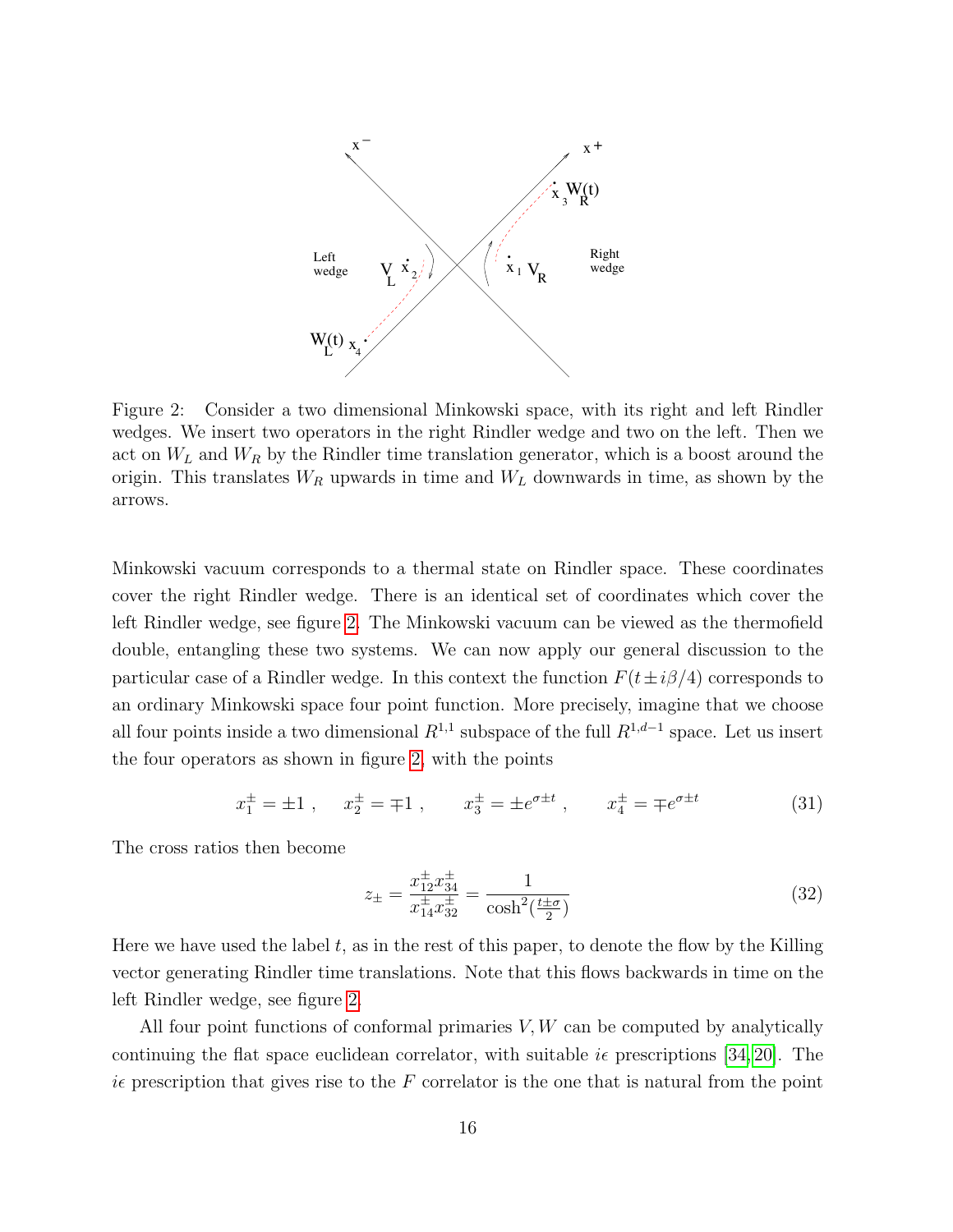of view of Minkowski space. More precisely, the correlator  $F(t + i\beta/4)$  corresponds to a correlator in Minkowski space with the standard time ordering<sup>[11](#page-17-0)</sup>, see figure [2,](#page-16-0)

$$
F(t + i\beta/4) = \text{tr}[W(t)Vy^2W(t)Vy^2] = \langle 0|W_R(t - i\epsilon)V_RV_LW_L(t - i\epsilon)|0\rangle \tag{33}
$$

where we have not bothered to introduce  $i\epsilon$ 's for operators that stay spacelike separated as we change t. On the other hand, a correlator that naturally factorizes at large times is given by

<span id="page-17-3"></span><span id="page-17-2"></span>
$$
\text{tr}[VW(t)y^2W(t)Vy^2] = \langle 0|W_L(t+i\epsilon)W_R(t-i\epsilon)V_RV_L|0\rangle \tag{34}
$$

For  $t = 0$  and  $\sigma \ll 0$  these correlators are equal. They are in the Euclidean OPE region in the VV channel (or 12 channel). We will now keep  $\sigma$  fixed and increase t. Increasing t we pass through a point where two of the operators are null separated at  $t + \sigma = 0$ . At this point  $z_+ = 1$ . This is a singular point for the four point function. By suitably smearing the operators we can remove the singularity. Notice that, for  $\sigma \ll 0$ , the other cross ratio,  $z_$ , remains small throughout the discussion. Therefore, using the OPE in the V V channel, we can expand the correlators in a series of the form

<span id="page-17-4"></span>
$$
\sum z_{+}^{\Delta+S} z_{-}^{\Delta-S} c_{\Delta,S}
$$
 (35)

where  $\Delta$  and S are the dimension and spin of the intermediate operators. Since  $z_$  is small, after smearing in  $z_+$ , we can apply a uniform bound for this quantity when  $d > 2$ , since unitarity implies that<sup>[12](#page-17-1)</sup>  $\Delta - S \geq \frac{d-2}{2}$  $\frac{-2}{2}$ . This holds on the first sheet of the  $z_+$  plane. The *i* $\epsilon$  prescription in [\(34\)](#page-17-2) implies that  $z_+$  remains on the first sheet as we change t. But for [\(33\)](#page-17-3) we circle around the branch cut at  $z_+ = 1$ , which changes the behavior when we return to  $z_+ \to 0$ . In conclusion, we find that by taking V and W far away in space we ensure that [\(34\)](#page-17-2) factorizes as indicated in [\(23\)](#page-10-1) for all times. Therefore the bound [\(25\)](#page-12-2) is a theorem in this situation.

The dissipation time  $t_d$  is just the inverse of the smallest  $\Delta$  in [\(35\)](#page-17-4). The manifest lack of recurrences here can be interpreted thermally as due to the infinite entropy of the thermal system on  $H_{d-1}$ . As we remarked above, here the Lyapunov exponent is the same as the BFKL intercept  $\lambda_L = j(t = 0) - 1$  [\[28,](#page-20-9) [19\]](#page-20-0). The high energy nature of the process for large  $t$  is apparent from figure [2.](#page-16-0)

<span id="page-17-0"></span><sup>&</sup>lt;sup>11</sup> Recall that the *i*e prescription for any ordered Minkowski correlator  $\langle 0|O(x_n)\cdots O(x_2)O(x_1)|\rangle$  is that we add  $x_i^0 \to x_i^0 - i\epsilon_i$  with  $\epsilon_i \leq \epsilon_{i+1}$ . Note, however, that the shift in Minkowski time to  $-i\epsilon$  in the left wedge translates into a shift into the  $+i\epsilon$  direction in the t coordinate due to opposite flow of time there.

<span id="page-17-1"></span><sup>&</sup>lt;sup>12</sup>The exceptions in two dimensions pointed out in  $\S 4.3.3$  $\S 4.3.3$  follow from the existence of operators with  $\Delta = S$  there, like the stress tensor.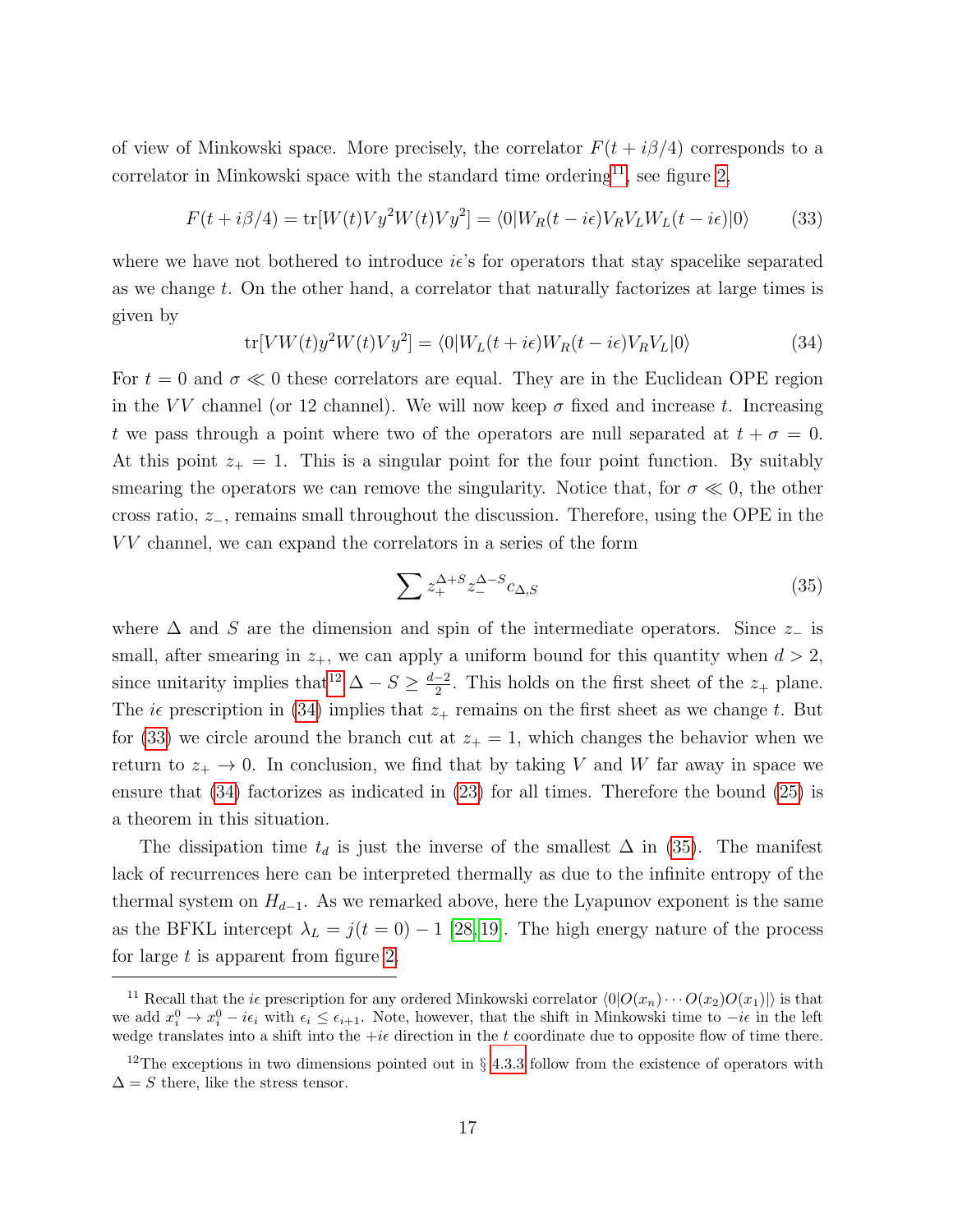We now consider large N CFTs which have an Einstein gravity dual. We can extend the Rindler coordinates through the bulk and we can view the resulting space as a zero mass hyperbolic black hole, or a two sided hyperbolic black hole. The bulk scattering that is dual to chaos here is just high energy gravitational scattering in vacuum AdS space. More precisely  $F$  is computed by folding bulk to boundary propagators against the bulk gravitational scattering amplitude [\[18,](#page-19-6) [19\]](#page-20-0). When the scattering is weak<sup>[13](#page-18-6)</sup> the propagator variation is a small effect and the rate of decrease of F directly diagnoses the size of the eikonal phase  $\delta(s)$ . The bound [\(25\)](#page-12-2) shows that this phase cannot increase faster than s.

This is an alternate derivation of the scattering bound in [\[32\]](#page-21-0) that helped motivate this work. More precisely, we get the bound  $|1 + i\delta(s)| \leq 1 + \mathcal{O}(\delta^2)$  in the upper half s plane, when  $\delta(s)$  is small but of order one. This bound also implies the positivity of the Shapiro time delay. This is a nontrivial constraint for classical Gauss-Bonnet theories, it rules them out as classical theories [\[32\]](#page-21-0). The exchange of a spin J field in the Mandelstam t channel gives  $\delta(s) \sim s^{J-1}$ . Then the bound [\(25\)](#page-12-2) rules out any weakly coupled large radius bulk theory with a finite number of light particles with spin greater than two.

# References

- <span id="page-18-0"></span>[1] A. Almheiri, D. Marolf, J. Polchinski, D. Stanford and J. Sully, "An Apologia for Firewalls," JHEP 1309, 018 (2013) [arXiv:1304.6483 [hep-th]].
- <span id="page-18-1"></span>[2] P. Hayden and J. Preskill, "Black holes as mirrors: Quantum information in random subsystems," JHEP 0709, 120 (2007) [arXiv:0708.4025 [hep-th]].
- <span id="page-18-2"></span>[3] Y. Sekino and L. Susskind, "Fast Scramblers," JHEP 0810, 065 (2008) [arXiv:0808.2096 [hep-th]].
- <span id="page-18-3"></span>[4] A. I. Larkin and Y. N. Ovchinnikov, "Quasiclassical method in the theory of superconductivity," JETP 28, 6 (1969): 1200-1205.
- <span id="page-18-4"></span>[5] D. A. Roberts, D. Stanford and L. Susskind, "Localized shocks," arXiv:1409.8180  $\vert \text{hep-th} \vert$ .
- <span id="page-18-5"></span>[6] E. H. Lieb and D. W. Robinson, "The finite group velocity of quantum spin systems," Commun. Math. Phys. 28, 251 (1972).

<span id="page-18-6"></span><sup>&</sup>lt;sup>13</sup> The parts of the propagators that correspond to strong scattering make a small contribution to  $F$ , which is dominated by  $G_N s \sim 1$  at large boundary time t [\[19\]](#page-20-0). So this argument for the bound only applies in the region where  $G_N s$  is small (but order one).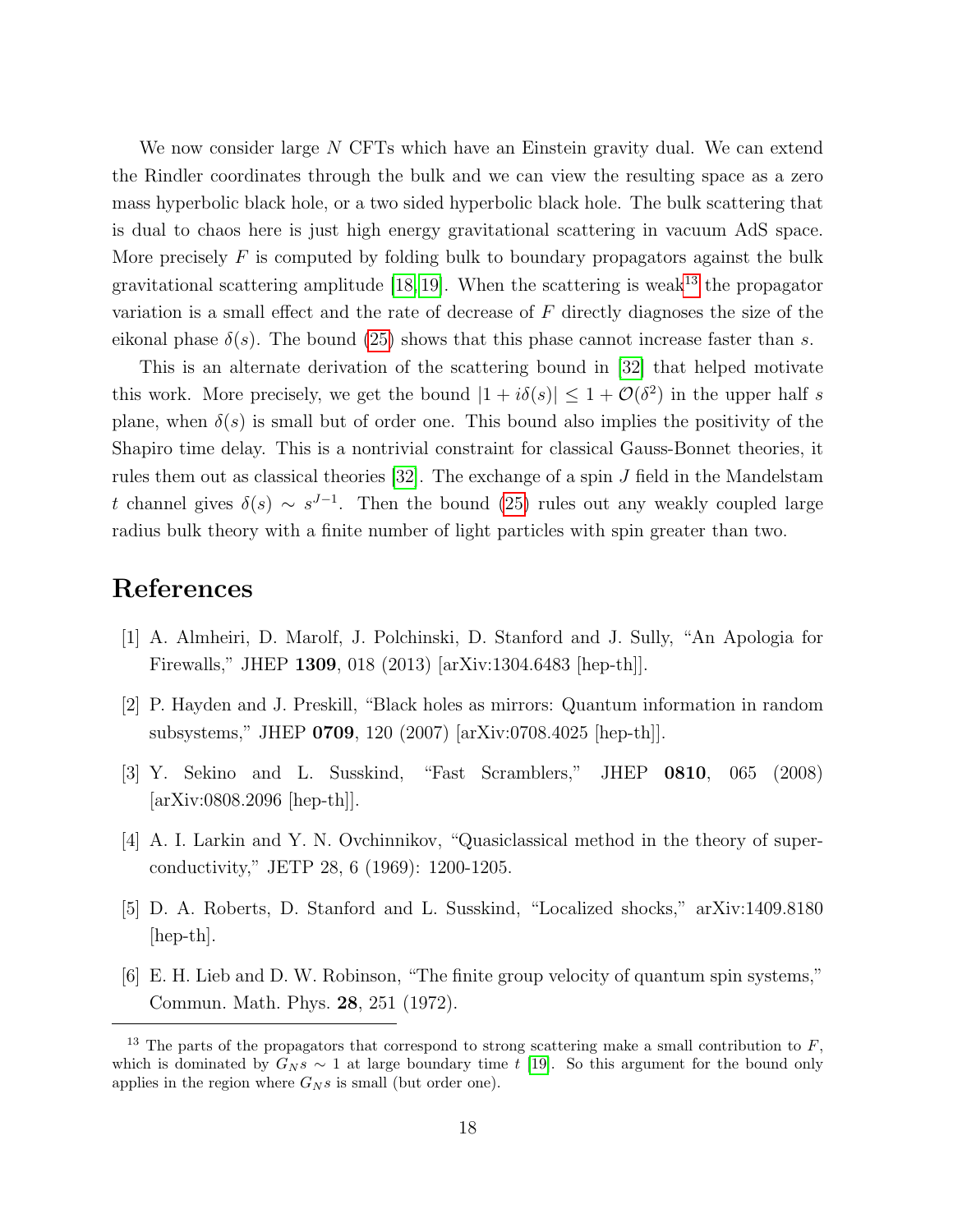- [7] M. B. Hastings and T. Koma, "Spectral gap and exponential decay of correlations," Commun. Math. Phys. 265, 781 (2006) [math-ph/0507008].
- <span id="page-19-0"></span>[8] M. B. Hastings, "Locality in quantum systems," arXiv:1008.5137 [math-ph].
- <span id="page-19-1"></span>[9] C. Dankert, R. Cleve, J. Emerson, and E. Livine, "Exact and approximate unitary 2-designs and their application to fidelity estimation," Phys.Rev. A80 (2009), no. 1 012304, [quant-ph/0606161].
- [10] A. W. Harrow and R. A. Low, "Random quantum circuits are approximate 2-designs," Comm.Math.Phys. 291 (2009) 257–302, [arXiv:0802.1919 [quant-ph]].
- [11] L. Arnaud and D. Braun, "Efficiency of producing random unitary matrices with quantum circuits," Phys.Rev. A78 (2008), no. 6 062329, [arXiv:0807.0775 [quantph]].
- [12] W. G. Brown and L. Viola, "Convergence rates for arbitrary statistical moments of random quantum circuits," Phys.Rev.Lett. 104 (2010), no. 25 250501, [arXiv:0910.0913 [quant-ph]].
- [13] I. T. Diniz and D. Jonathan, "Comment on the paper 'Random quantum circuits are approximate 2-designs'," Comm.Math.Phys. 304 (2011) 281–293, [arXiv:1006.4202 [quant-ph]].
- <span id="page-19-2"></span>[14] W. Brown and O. Fawzi, "Scrambling speed of random quantum circuits," arXiv:1210.6644 [quant-ph].
- <span id="page-19-3"></span>[15] N. Lashkari, D. Stanford, M. Hastings, T. Osborne and P. Hayden, "Towards the Fast Scrambling Conjecture," JHEP 1304, 022 (2013) [arXiv:1111.6580 [hep-th]].
- <span id="page-19-4"></span>[16] S. H. Shenker and D. Stanford, "Black holes and the butterfly effect," JHEP 1403, 067 (2014) [arXiv:1306.0622 [hep-th]].
- <span id="page-19-5"></span>[17] S. H. Shenker and D. Stanford, "Multiple Shocks," JHEP 1412, 046 (2014) [arXiv:1312.3296 [hep-th]].
- <span id="page-19-6"></span>[18] A. Kitaev, "Hidden Correlations in the Hawking Radiation and Thermal Noise," talk given at Fundamental Physics Prize Symposium, Nov. 10, 2014. Stanford SITP seminars, Nov. 11 and Dec. 18, 2014.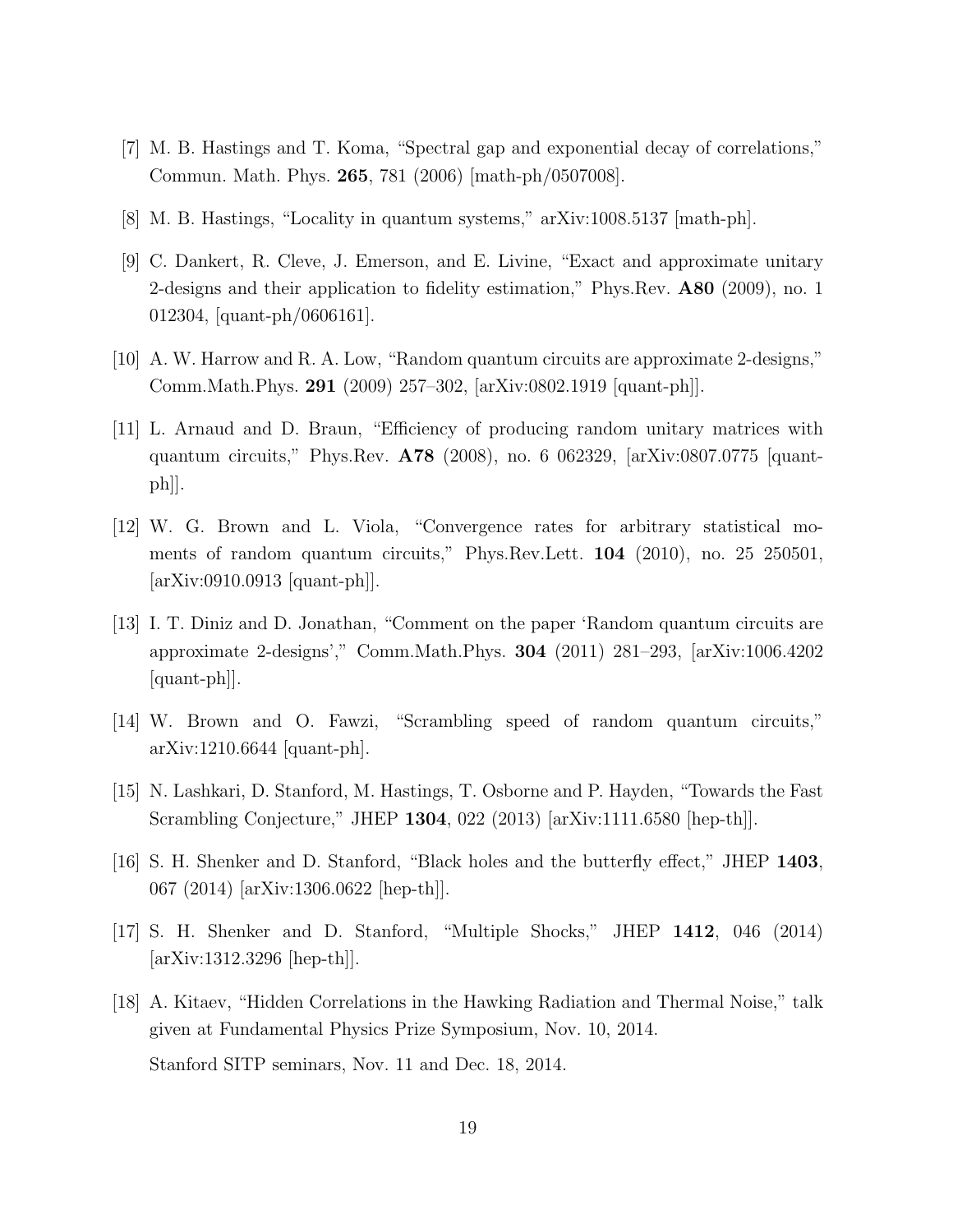- <span id="page-20-0"></span>[19] S. H. Shenker and D. Stanford, "Stringy effects in scrambling," arXiv:1412.6087 [hepth].
- <span id="page-20-4"></span>[20] D. A. Roberts and D. Stanford, "Two-dimensional conformal field theory and the butterfly effect," arXiv:1412.5123 [hep-th].
- <span id="page-20-5"></span>[21] S. Jackson, L. McGough and H. Verlinde, "Conformal Bootstrap, Universality and Gravitational Scattering," arXiv:1412.5205 [hep-th].
- <span id="page-20-1"></span>[22] G. 't Hooft, "The black hole interpretation of string theory," Nucl. Phys. B 335, 138 (1990).
- <span id="page-20-2"></span>[23] Y. Kiem, H. L. Verlinde and E. P. Verlinde, "Black hole horizons and complementarity," Phys. Rev. D 52, 7053 (1995) [hep-th/9502074].
- <span id="page-20-3"></span>[24] P. Kovtun, D. T. Son and A. O. Starinets, "Viscosity in strongly interacting quantum field theories from black hole physics," Phys. Rev. Lett. 94, 111601 (2005) [hepth/0405231].
- <span id="page-20-6"></span>[25] Y. Kats and P. Petrov, "Effect of curvature squared corrections in AdS on the viscosity of the dual gauge theory," JHEP 0901, 044 (2009) [arXiv:0712.0743 [hep-th]].
- [26] M. Brigante, H. Liu, R. C. Myers, S. Shenker and S. Yaida, "Viscosity Bound Violation in Higher Derivative Gravity," Phys. Rev. D 77, 126006 (2008) [arXiv:0712.0805 [hepth]].
- <span id="page-20-7"></span>[27] M. Brigante, H. Liu, R. C. Myers, S. Shenker and S. Yaida, "The Viscosity Bound and Causality Violation," Phys. Rev. Lett. 100, 191601 (2008) [arXiv:0802.3318 [hep-th]].
- <span id="page-20-9"></span>[28] T. Banks and G. Festuccia, "The Regge Limit for Green Functions in Conformal Field Theory," JHEP 1006, 105 (2010) [arXiv:0910.2746 [hep-th]].
- <span id="page-20-8"></span>[29] R. C. Brower, J. Polchinski, M. J. Strassler and C. -ITan, "The Pomeron and gauge/string duality," JHEP  $0712$ , 005 (2007) [hep-th/0603115].
- <span id="page-20-10"></span>[30] T. Dray and G. 't Hooft, "The Gravitational Shock Wave of a Massless Particle," Nucl. Phys. B 253, 173 (1985).
- <span id="page-20-11"></span>[31] K. Sfetsos, "On gravitational shock waves in curved space-times," Nucl. Phys. B 436, 721 (1995) [hep-th/9408169].